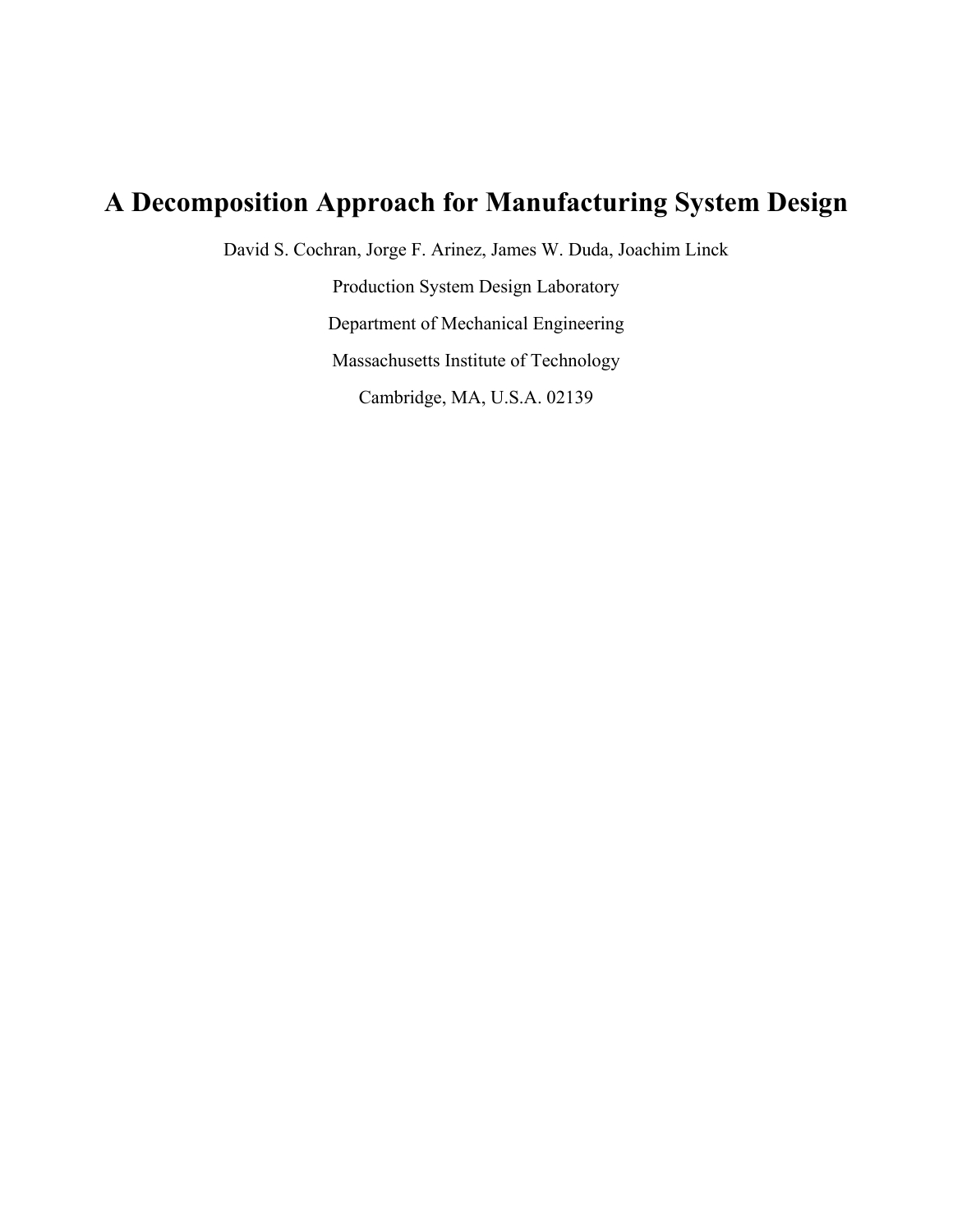## **Abstract**

Successful manufacturing system designs must be capable of satisfying the strategic objectives of a company. There exist numerous tools to design manufacturing systems. Most frameworks, however, do not separate objectives from means. As a result, it is difficult to understand the interactions among different design objectives and solutions and to communicate these interactions. The research described in this paper develops an approach to help manufacturing system designers: (1) clearly separate objectives from the means of achievement, (2) relate low-level activities and decisions to high-level goals and requirements, (3) understand the interrelationships among the different elements of a system design, and (4) effectively communicate this information across a manufacturing organization. This research does so by describing a manufacturing system design decomposition (MSDD). The MSDD enables a firm to simultaneously achieve cost, quality, delivery responsiveness to the customer and flexibility objectives. The application section illustrates how the MSDD can be applied in conjunction with existing procedural manufacturing engineering.

*Keywords: manufacturing system design, manufacturing strategy, axiomatic design* 

### **Introduction**

Designing a manufacturing system to achieve a set of strategic objectives involves making a series of complex decisions over time [1]. Making these decisions in a way that supports a firm's high-level objectives requires an understanding of how detailed design issues affect the interactions among various components of a manufacturing system. This paper presents an axiomatic design-based decomposition of a general set of functional requirements and design parameters for a manufacturing system and explains how this decomposition can be used as an approach to aid engineers and managers in the design and operation of manufacturing systems.

In practice, designing the details of manufacturing systems (equipment design and specification, layout, manual and automatic work content, material and information flow, etc.) in a way that is supportive of a firm's business strategy has proven to be a difficult challenge. Because manufacturing systems are complex entities involving many interacting elements, it can be difficult to understand the impact of detailed, low-level deficiencies and change the performance of a manufacturing system as a whole.

Shingo [2] discusses the problem of optimizing individual operations as opposed to the overall process (referred to as manufacturing system herein). Hopp and Spearman describe the same problem, calling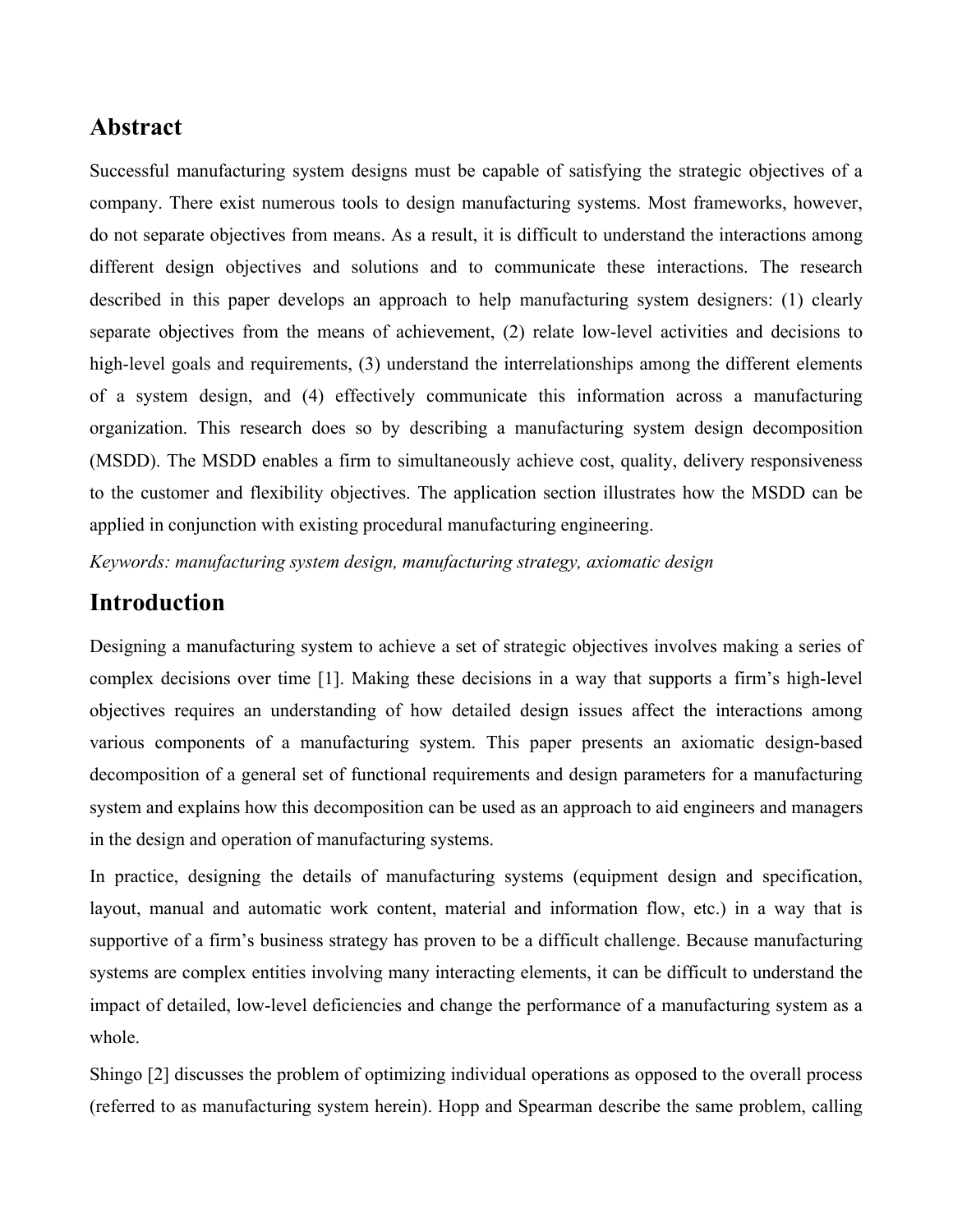it a reductionist approach where the focus is on breaking a complex system into its more simple components and then analyzing each component separately [3]. They go on to point out that "too much emphasis on individual components can lead to a loss of perspective for the overall system," and that a more holistic approach can lead to better overall system performance.

The framework presented in this paper develops a tool to help manufacturing system designers (1) clearly separate objectives from the means of achieving them, (2) relate low-level activities and decisions to high-level goals and requirements, (3) understand the interrelationships among the different elements of a system design, and (4) effectively communicate this information across the organization. The structure of the framework is based on axiomatic design.

The decomposition framework for manufacturing system design and control integrates several different disciplines such as plant layout design and operation, human work organization, ergonomics, equipment design, material supply, use of information technology, and performance measurement. The target industries of the framework are medium to high volume repetitive manufacturing companies.

#### **Manufacturing System Design**

A manufacturing system can be defined as the arrangement and operation of machines, tools, material, people and information to produce a value-added physical, informational or service product whose success and cost is characterized by measurable parameters (adapted from [4],[5],[6]). To integrate the many elements of a manufacturing system into a smoothly functioning whole is the challenge addressed by the manufacturing system design process. The word "design" is a very general term that is liberally used by many people both inside and outside of engineering. While the field of product design is still growing and is extremely dynamic, practitioners have a good understanding of what it means to design a product, although the methods and approaches are still debated. Some products can be very complex, but products typically have well-defined boundaries with clearly visible attributes that lead to performance characteristics that are readily discernible by the final user/customer. Manufacturing system design, on the other hand, elicits many different definitions and interpretations of the activities involved. Part of the reason for this difficulty is that manufacturing system design is multi-disciplinary and often involves many non-engineering fields. Another reason is that the notion of a manufacturing system is difficult to see let alone visualize in its entirety. Manufacturing system designs consist not only of physical hardware, but also of the people who manage and operate this hardware and who must communicate information within the manufacturing system as well as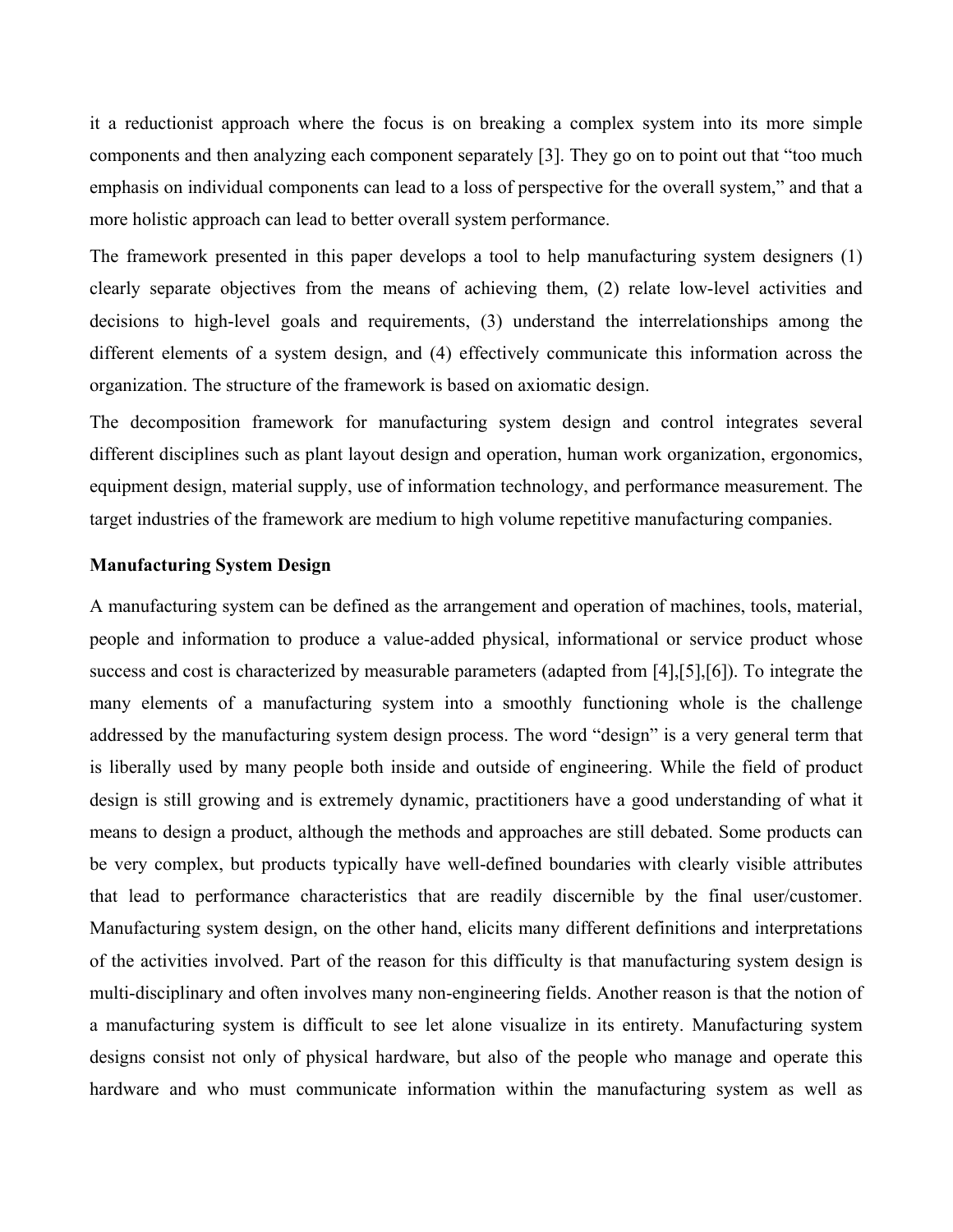throughout the company's supply chain. One result of this broad scope is that it is very difficult to understand the interactions among the many details of a manufacturing system design.

In some cases, the focus of implementation is on simplified solutions and specific improvement tools (e.g. implementing kanban). This approach has often been the case in companies attempting to duplicate the success that Toyota has achieved with its production system ([7],[8]). Hayes and Pisano [9] note that companies trying to improve their competitiveness by implementing a program such as Just-in-Time (JIT) or Total Quality Management (TQM) seldom achieve the desired results, as they focus on these generic approaches rather than on developing their own unique competitive strategy. Shingo [10] describes other cases where improvement activities such as installing a kanban system fail because the necessary enabling practices, such as setup time reduction and defect prevention, have not been implemented.

In this paper, we define manufacturing system design as follows: manufacturing system design covers all aspects of creating and operating a manufacturing system. Creating the system includes equipment selection, physically arranging the equipment, work design (manual and automatic), standardization, design of material and information flow etc. Operation includes all aspects that are necessary to run the created factory.

#### **Research Objectives**

For a manufacturing system to satisfy the strategic objectives of a company requires that it be designed according to the following precepts:

1. Clearly separate objectives from the means of achievement

The clear separation of objectives and means allows designers to relate system details to the manufacturing system objectives. For example, manufacturing cells provide a means to satisfy numerous system objectives. However, implementing manufacturing cells without relating the use to system objectives may not lead to the desired outcome. The approach presented here allows the freedom to select among different physical implementation alternatives. The key point is to define and then achieve the desired set of objectives, regardless of the physical implementation.

2. Relate low-level activities and decisions to high-level goals and requirements

The system designers must be able to relate low-level decisions to the high-level system objectives. For example, equipment can greatly influence the way the manufacturing system is designed and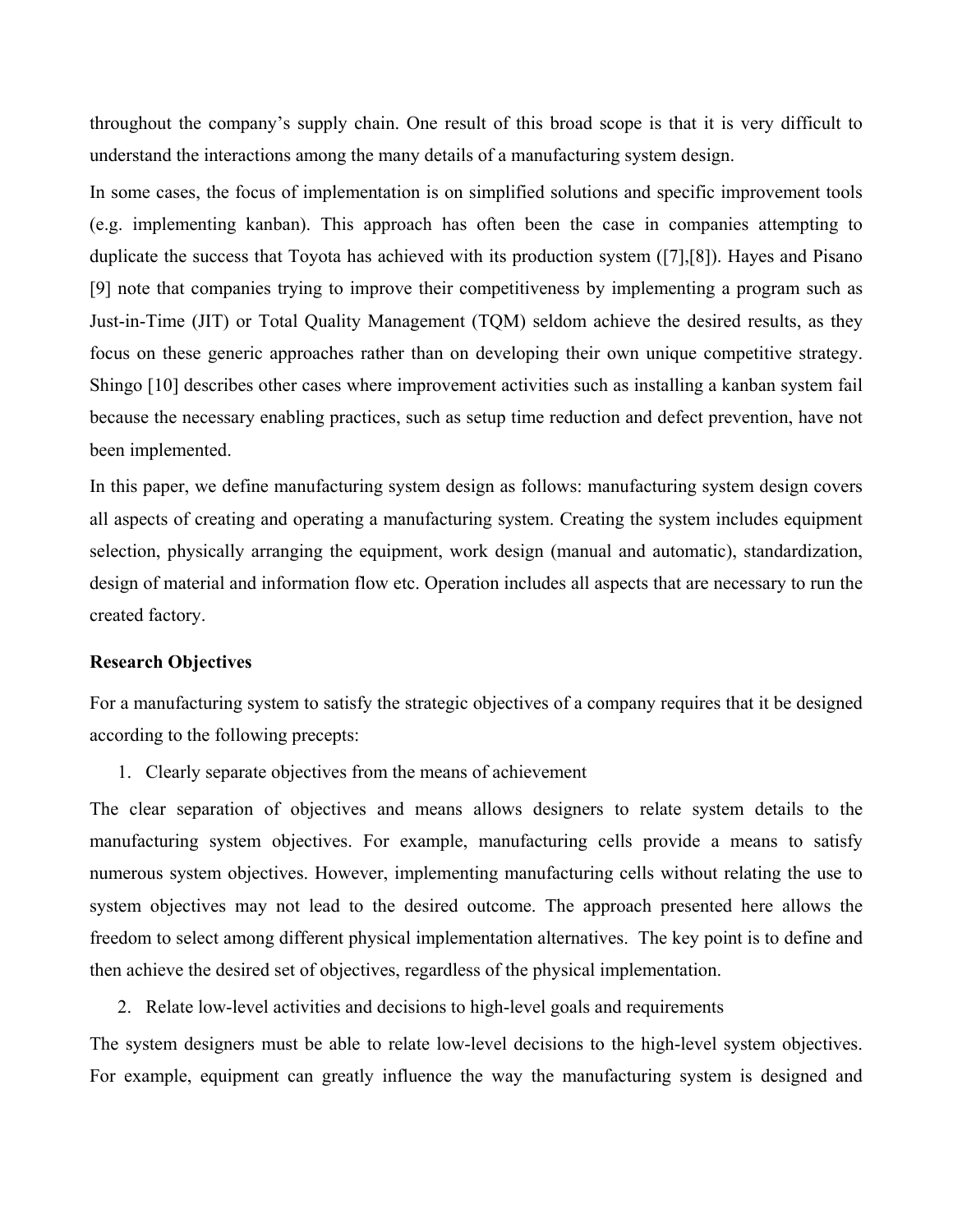operated [11]. Thus, it is necessary that the designers understand how the lower-level tactical design solutions achieve higher-level system design goals.

#### 3. Understand the interrelationships among the different elements of a system design

Lower-level decisions not only affect the achievement of higher-level goals, but the decisions also interrelate with other lower-levels decisions. For example, equipment selection influences the manmachine interface; changeover times affect possible run sizes. The manufacturing system design approach must provide a means to understand the interrelationships between design decisions to avoid local optimizations.

#### 4. Effectively communicate this information across the organization

Unless there is a common mental map [12] and a common means to communicate objectives and means there can be no consistency in implementation within an organization. System designers need a road map or mental model of how to achieve the strategic objectives of a firm.

This research describes an approach to understanding the interactions among a diverse set of systemlevel requirements and to communicating this information throughout an organization. Though the concepts and applications of the MSDD have been presented in a number of prior publications, this is the first in-depth treatment of the MSDD's development.

After reviewing related conceptual approaches for thinking about manufacturing systems, this paper proposes a new approach, a manufacturing system design decomposition, for showing how an enterprise simultaneously achieves objectives such as cost, quality, delivery responsiveness to the customer, and flexibility. The decomposition starts with an overall objective of improving long-term return on investment (ROI). To improve ROI from a system design perspective requires a decomposition that relates the means (the physical implementation) to the objectives. Lower-levels of decomposition define the specific details of the manufacturing system design to achieve the higherorder objectives.

#### **Related Work**

Other approaches have been developed that guide people in making decisions about manufacturing system design by relating design decisions to important system characteristics such as operational costs. Hayes and Wheelwright [1] developed the well-known product-process matrix relating the structure of a manufacturing system to the volume and variety of the products it is to produce. Miltenburg [13] expanded upon this approach by comparing how layout, material flow, product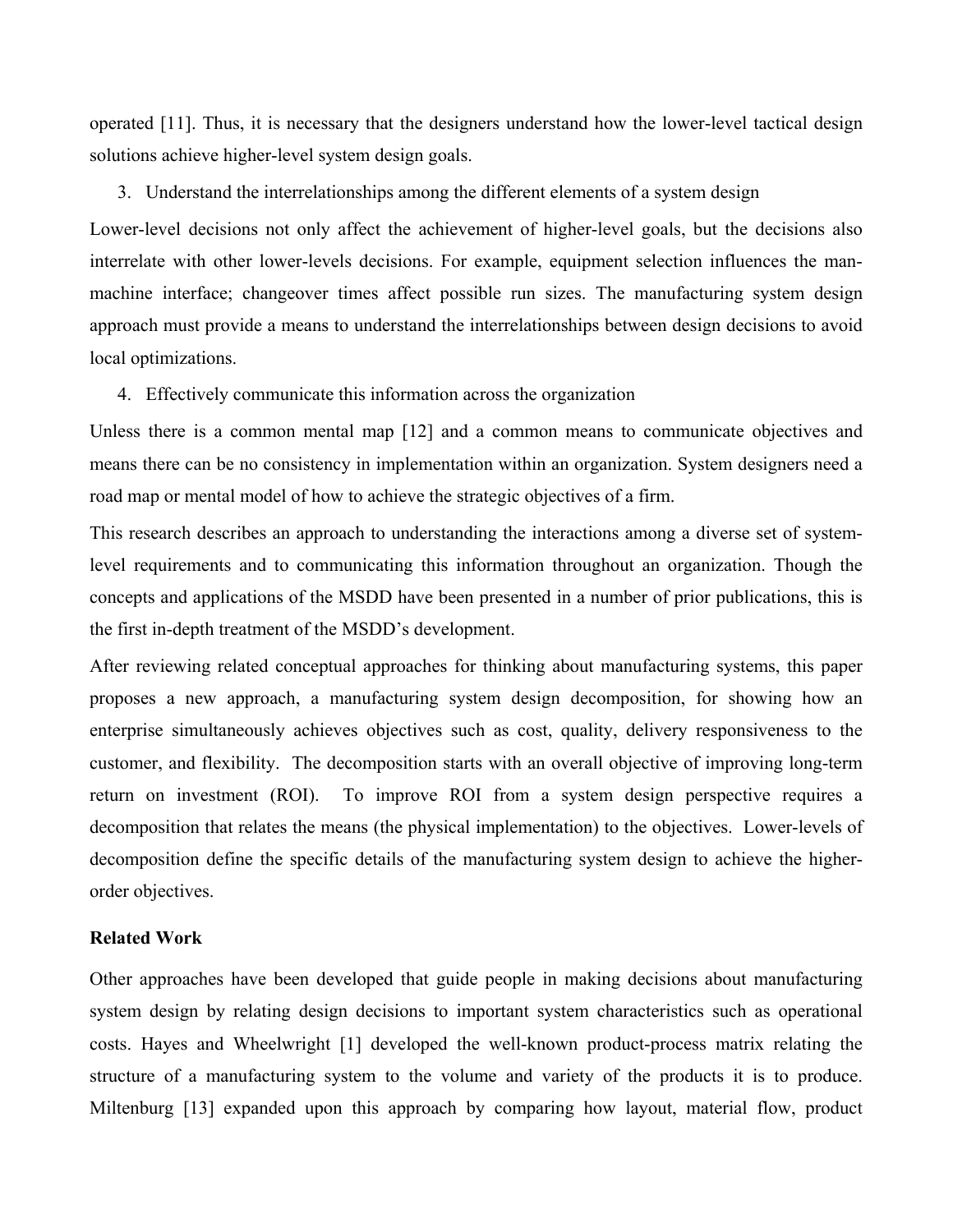volume and variety affected cost, quality, and flexibility in different high-level system designs (job shop, equipment-paced line, etc.). Approaches such as these can increase understanding of high-level system design choices at a conceptual level. However, these approaches fail to communicate how lower-level design decisions (such as equipment design, operator work content, etc.) will affect system performance. These approaches treat manufacturing system "design" as a problem of selecting an appropriate off-the-shelf design from a given set of choices and criteria. Designers are not given the freedom to create a unique manufacturing system to satisfy a broad set of requirements in a particular environment.

Some frameworks have been developed to trace low-level decisions to high-level system objectives. These frameworks often relate various manufacturing design and improvement "tools" to the objectives of a manufacturing organization. Gilgeous and Gilgeous [14] propose a framework that considers four high-level manufacturing system performance objectives (i.e. quality, cost, delivery, and flexibility) and eight tactical initiatives that each contribute to the achievement of each performance objective. Hopp and Spearman [3], beginning with the goal of "high profitability," developed a hierarchy of manufacturing objectives. This hierarchy, shown in Figure 1 demonstrates that "ideal" manufacturing system performance faces certain trade-offs. It also shows that one design element, short cycle time (throughput time), contributes positively both to cost reduction and increased customer service. These approaches do not state the means to achieve the given objectives, and do not provide a strong design link between strategic objectives and the operational means to achieve them.



Figure 1: Hierarchy of manufacturing objectives [3]

Similarly, Monden [15]developed a framework (Figure 2) to show how the elements and improvement tools of the Toyota Production System (TPS) support high-level system objectives. The upward flow shown in Monden's figure describes the order in which these elements can be implemented, where the lower-level elements are viewed as being prerequisites. This type of framework is very useful in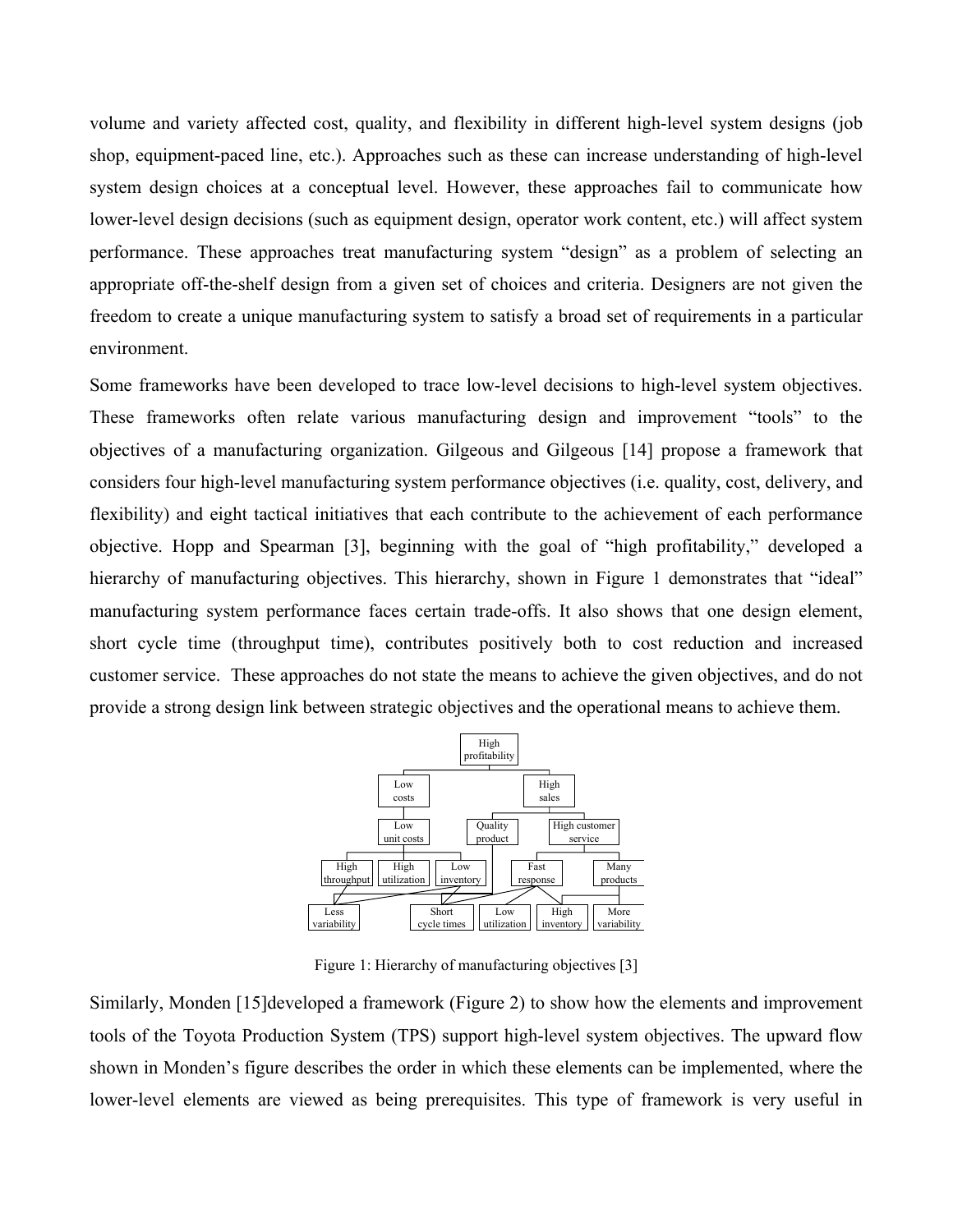explaining why it is not enough to selectively copy aspects of TPS without first implementing others. However, Monden does not clearly distinguish objectives and means, but rather focuses on the physical tools (i.e. the means) of a pre-defined systems solution. This physically-focused framework makes it difficult to apply this approach in setting with different objectives.



Figure 2: Relationships between goals and means [15]

Shop floor control is another important aspect of manufacturing systems. Melnyk defines shop floor control as a "subsystem of the entire manufacturing system" [16]. His shop floor control framework relates planning, control, and execution activities in a hierarchical manner. Spearman and Hopp developed a planning and control framework for pull production systems, which distinguishes strategic, tactical, and control aspects [3]. However, neither Melnyk nor Hopp and Spearman discuss the necessary design requirements on the shop floor for the successful implementation of their control frameworks. As a result, it is not clear how a system has to be designed to apply the developed control frameworks.

More recently, several authors have emphasized the need for better integration among various disciplines to create a comprehensive manufacturing system design [17] [18] [19]. Among these, Wu's [17] is the most comprehensive. The framework attempts to provide a unified approach to the design and operation of manufacturing and supply systems (Figure 3). The framework consists of three main areas, the three interfaces between the areas, and three layers of architecture that overlay all three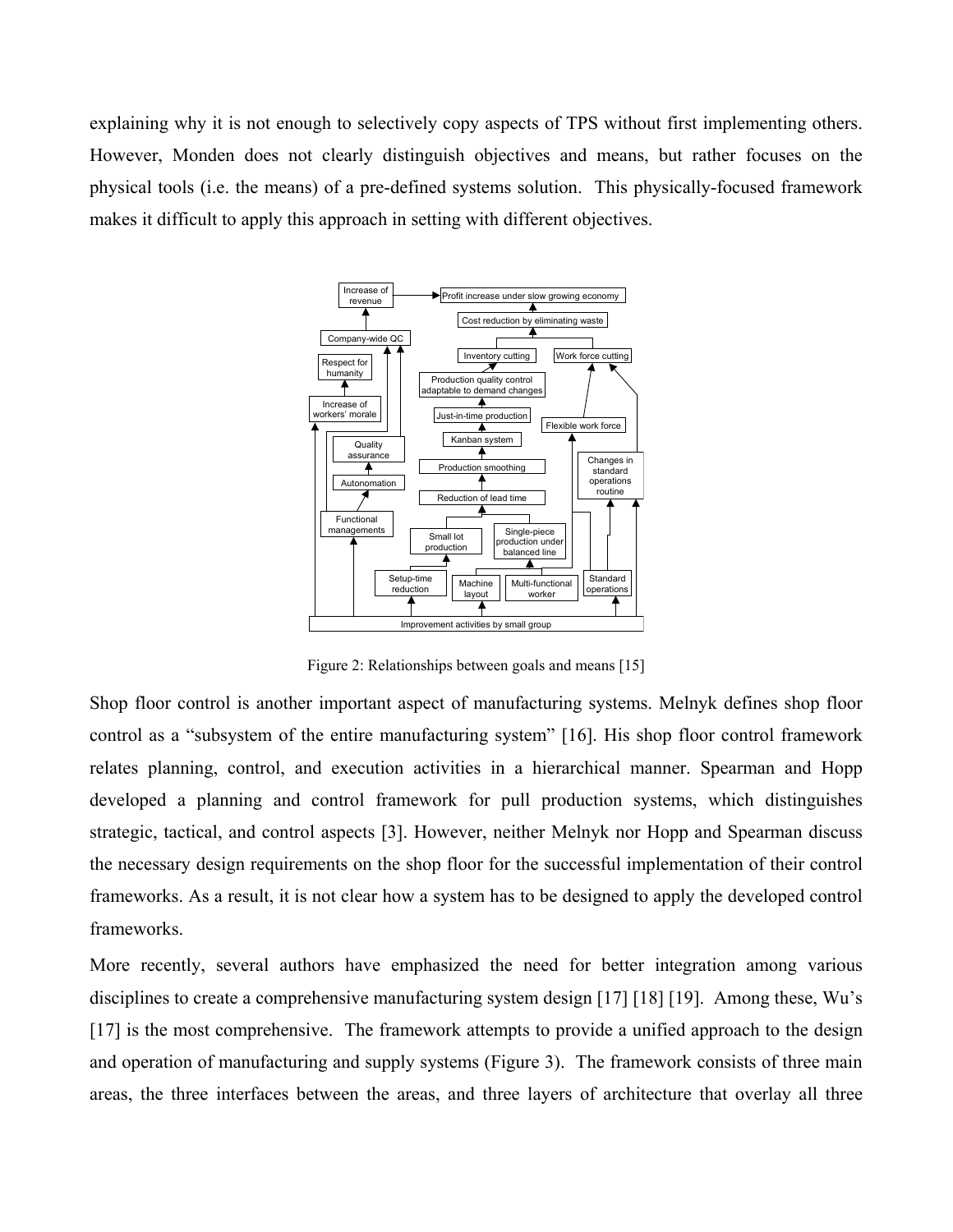areas. For example, Wu aims to delineate a clear link between the strategic positioning of a company (i.e. Manufacturing/Supply Strategy Analysis) and the best structure of a manufacturing system in order to support strategic objectives (i.e. Manufacturing/Supply Systems Design). The strengths of the approach (e.g. management/strategic perspective, unifying approach, link between strategy and manufacturing) are balanced by a weakness in defining a detailed design approach that defines objectives and the means to achieve them at every level of design—from strategy to operations.



Figure 3: Structure of the Unified Manufacturing System Management [17]

In practice, manufacturing system design is characterized by a lack of formal design processes to link objectives and means. The numerous tools for manufacturing system design and control range from strategy frameworks (product-process-matrix) to manufacturing operations (pull planning framework). Most frameworks, however, do not recognize the separation of objectives and means throughout the entire detail of system design—from strategy to operations. These frameworks tend to state system objectives in strategic contexts and means in operational contexts, rather than providing a design approach that defines objectives and means achieve them at every level of detail. Others focus on a particular aspect of a manufacturing system without considering the overall system design. As a result, none of the frameworks can simultaneously satisfy the four stated research objectives.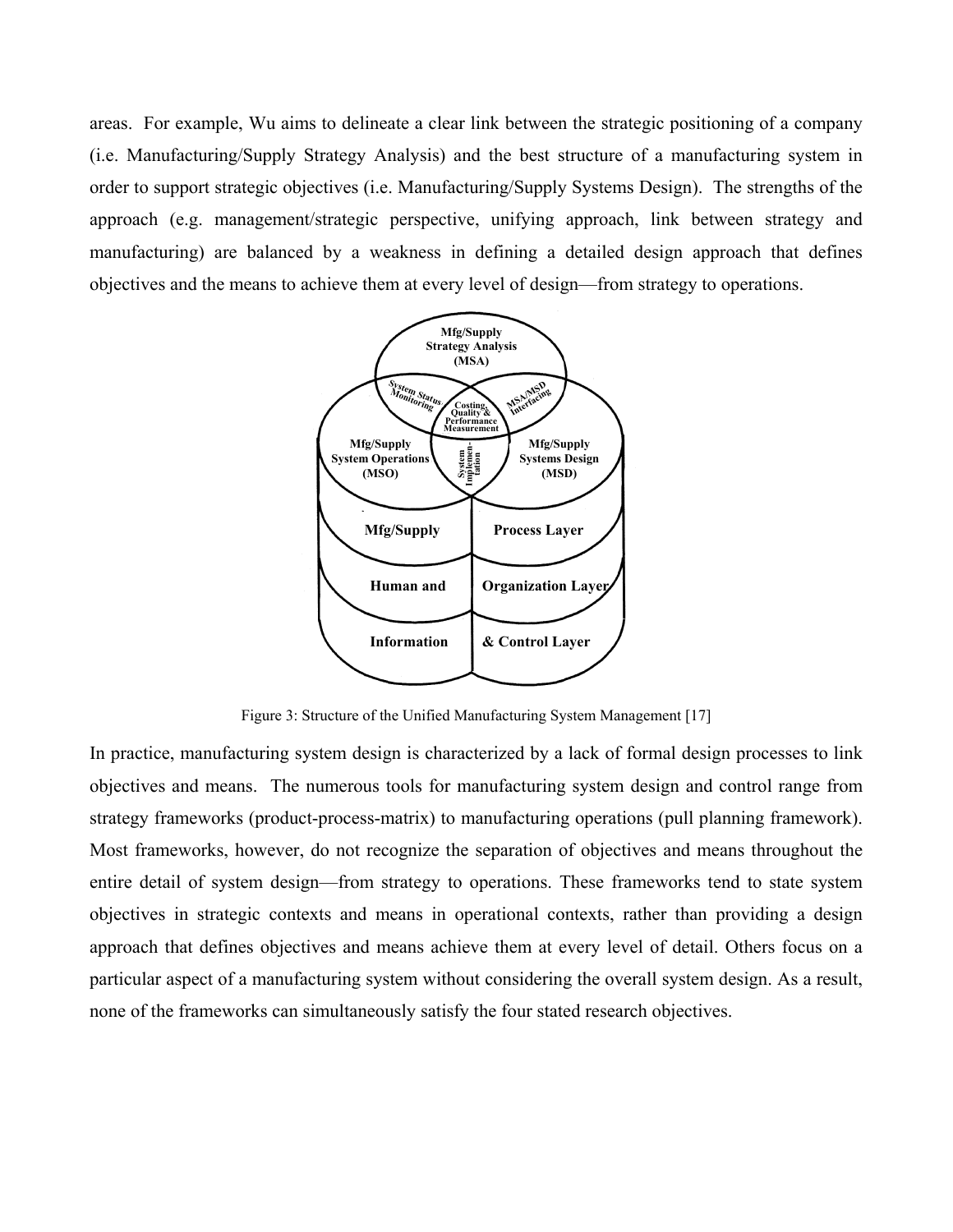## **Manufacturing System Design Decomposition**

As described previously, the motivation for developing the Manufacturing System Design Decomposition (MSDD) is the desire to have an approach, which can satisfy the four stated research objectives. The focus of the decomposition is on specific activities and decisions that are likely to be under the control or influence of the group of engineers, managers, and operators responsible for designing and running a manufacturing system. Thus, the decomposition is limited to the shop floorlevel.

Concepts and ideas included in the decomposition came from a variety of sources, including the literature on manufacturing system design, studies of the Toyota Production System, and the previously described frameworks. Several research projects with industrial partners involving the design of actual manufacturing systems were also valuable sources of information. These projects include work in a variety of industries, including automotive, consumer goods, aircraft, and food processing, as it was desired that the decomposition be general enough to apply to a wide range of industries and competitive environments. Previous versions of the design decomposition are examined by ([6],[20],[21],[22],[23]).

The axiomatic design methodology was used to develop the MSDD [24]. The fundamental concepts of axiomatic design will be presented, followed by a detailed description of the MSDD.

### **Axiomatic Design**

Axiomatic design was developed in order to provide a structured, scientific approach for the generation and selection of good design solutions [24]. While there are many steps in the engineering design process, the axiomatic design process focuses on the generation of requirements and the selection of means for achievement. In fact, one of the central ideas of axiomatic design is the importance of distinguishing between *what* (objectives) is to be achieved and *how* (means) it will be achieved. In axiomatic design terminology, the objectives of the design are expressed as Functional Requirements (FR's) and the solutions are expressed as Design Parameters (DP's). The design process is one of selecting the best set of DP's to satisfy the determined FR's.

#### *AD Process*

The axiomatic design methodology begins with the identification of customer needs and the conversion of these needs into a set of one or more high-level functional requirements. The goal is to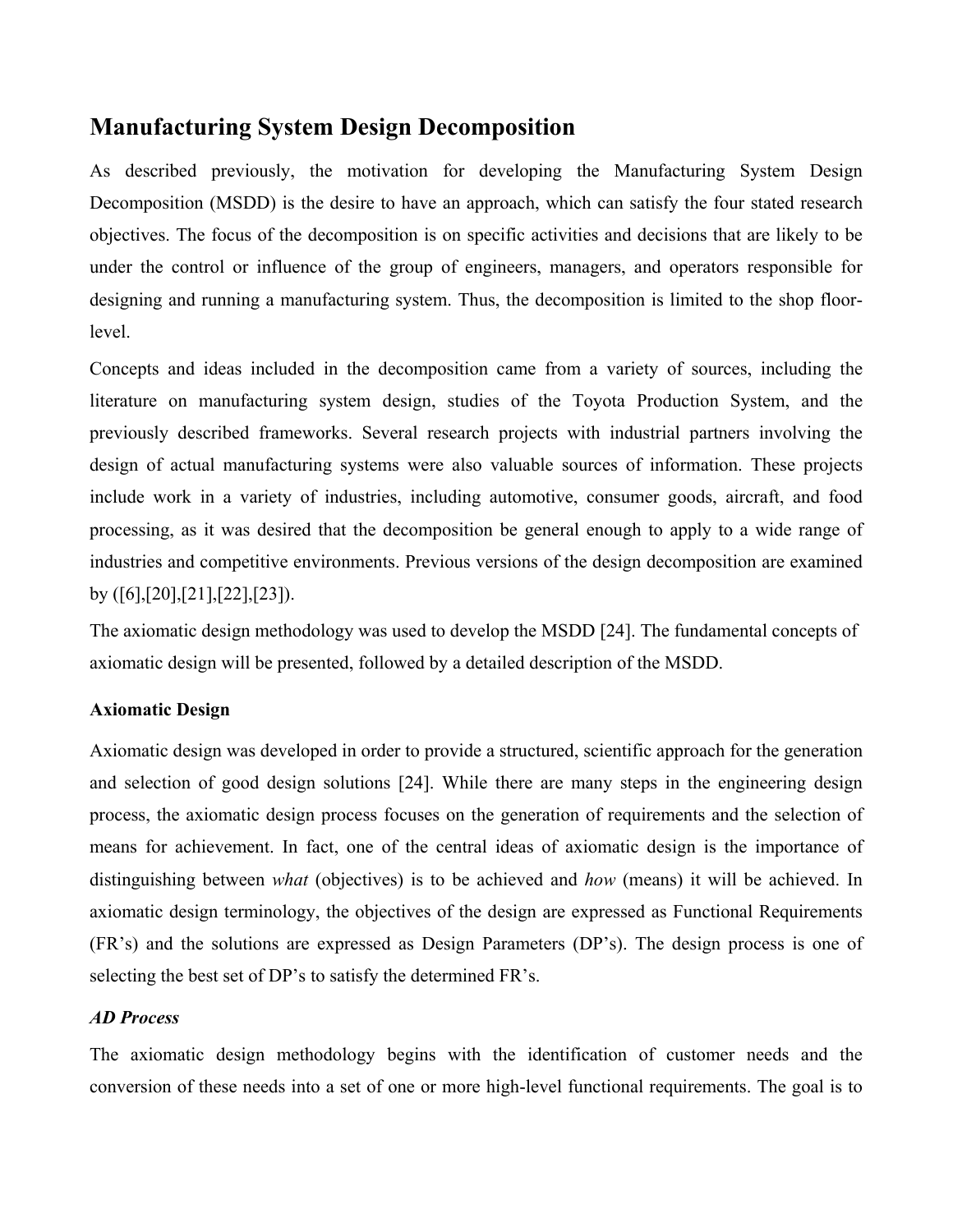develop the minimum set of independently achieved requirements that completely characterize the desired functions of the design [24]. Suh describes achieving this result as a process of first mapping from the customer domain to the functional domain to state (objectives) functional requirements (FR's) in solution-neutral terms. Next, the designers must determine *how* the just-determined FR's will be met by the (means) design parameters (DP's). Synthesis of design parameters is essentially a creative process. At high levels, the DP's may be conceptual in nature and may describe a general system or structure for achieving an FR without yet containing enough information to be implemented. At lower levels of decomposition, DP's typically describe a physical solution in enough detail for a concept to be implemented. Typically, decomposition proceeds until all FR's and DP's have been decomposed to an operational level of detail.

In axiomatic design, the FR's and DP's are connected by means of design matrices. That is, a vector of FR's can be related to its associated vector of DP's according to the equation:

$$
\{FR\text{'s}\} = [A]\{DP\text{'s}\}\tag{1}
$$

The elements of the design matrix, A, indicate the affects of changes of the DP's on the FR's [25]. As an example, consider the design equation shown below:

$$
\begin{Bmatrix} FR_1 \\ FR_2 \\ FR_3 \end{Bmatrix} = \begin{bmatrix} X & 0 & 0 \\ X & X & 0 \\ X & 0 & X \end{bmatrix} \begin{bmatrix} DP_1 \\ DP_2 \\ DP_3 \end{bmatrix}
$$
 (2)

The binary elements of the design matrix, expressed as X's and 0's, indicate the presence or absence of a relationship between a DP and the associated FR. X's should always be present along the diagonal, meaning that each DP affects its associated FR (e.g.,  $A_{11}=X$  indicates that DP<sub>1</sub> affects FR<sub>1</sub>). The X at  $A_{21}$  shows that  $DP_1$  also affects  $FR_2$ . This design matrix information can also be represented graphically. An arrow from a DP to an FR indicates the presence of a non-zero, off-diagonal element in the design matrix. For example, Figure 4 provides the graphical representation of the design matrix shown in equation 2.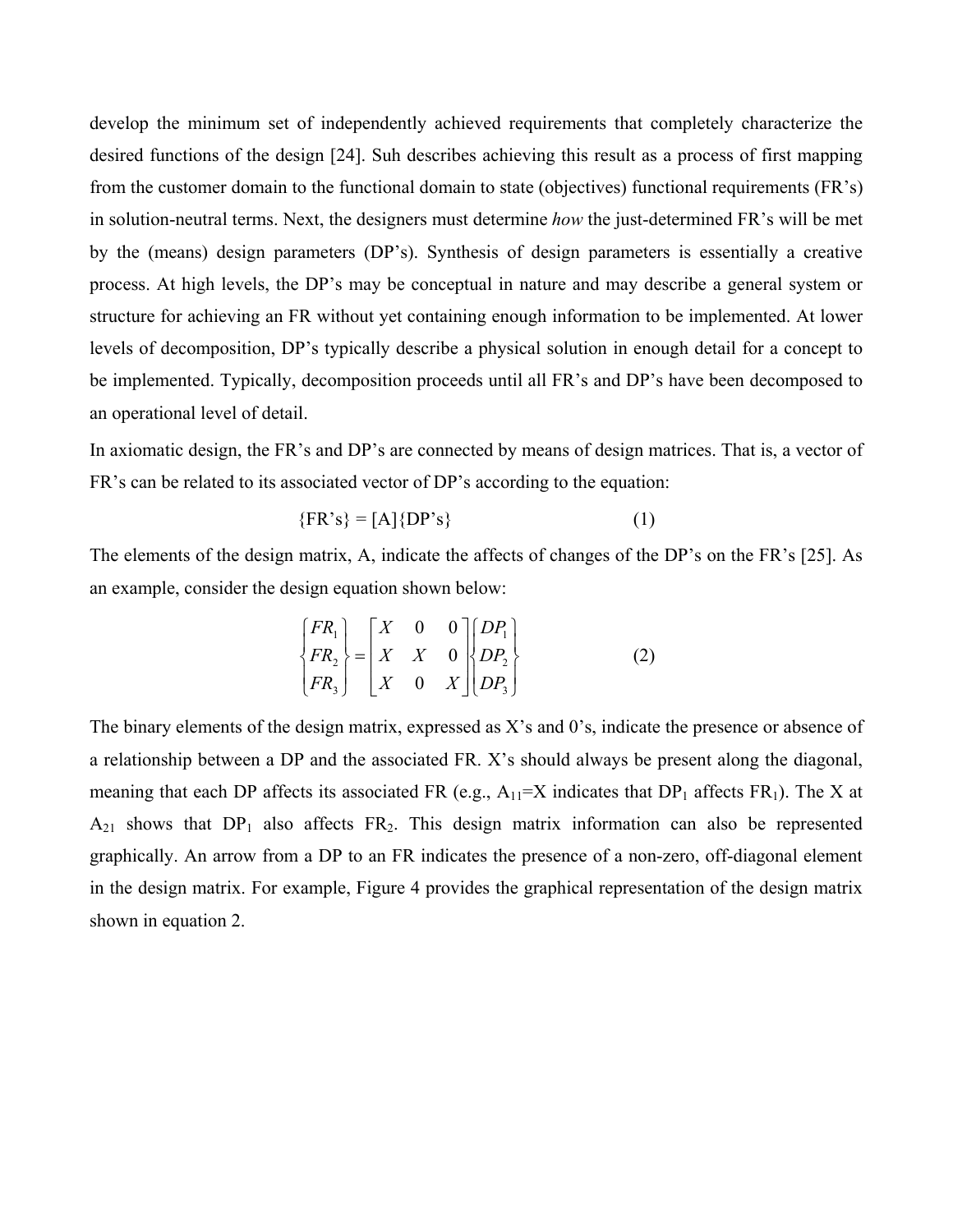

Figure 4: Graphical representation of design matrix of equation (2). An arrow from a DP to a FR indicates the presence of a non-zero off diagonal element in the design matrix.

The relationships between the FR's and DP's in the MSDD are more conceptual in nature and the following questions were used to determine the appropriate value for an element  $A_{ii}$  of a design matrix: Does the particular choice of  $DP_i$  affect system performance in terms of  $FR_i$ ? Would failing to implement  $DP_i$  impede the manufacturing system's ability to satisfy  $FR_i$ ? These questions were developed to formalize the process for filling in the entries of the design matrix and to describe the thinking that goes into the determination of each entry.

#### *Selection of the best set of DP's*

The two axioms of axiomatic design are used to select the best set of possible design parameters. The two axioms are as follows [24]:

- 1. The independence axiom: Maintain the independence of the functional requirements.
- 2. The information axiom: Minimize the information content of the design

The first axiom states that when multiple FR's exist, the design solution must be such that each FR can be satisfied without affecting the other FR's. When this objective is achieved, the design matrix will be diagonal, as each DP will affect only its associated FR with no coupling occurring in the off-diagonal elements. Such a design is said to be uncoupled. In cases where independence is not achieved, two possibilities arise. In one case, the design will be partially coupled, meaning that the rows and columns of the design matrix can be interchanged such that the matrix is upper or lower triangular. When offdiagonal elements exist and the matrix cannot be rearranged to a triangular state, the design is said to be coupled. An acceptable design is either uncoupled or partially coupled. A partially coupled design is said to be path dependent.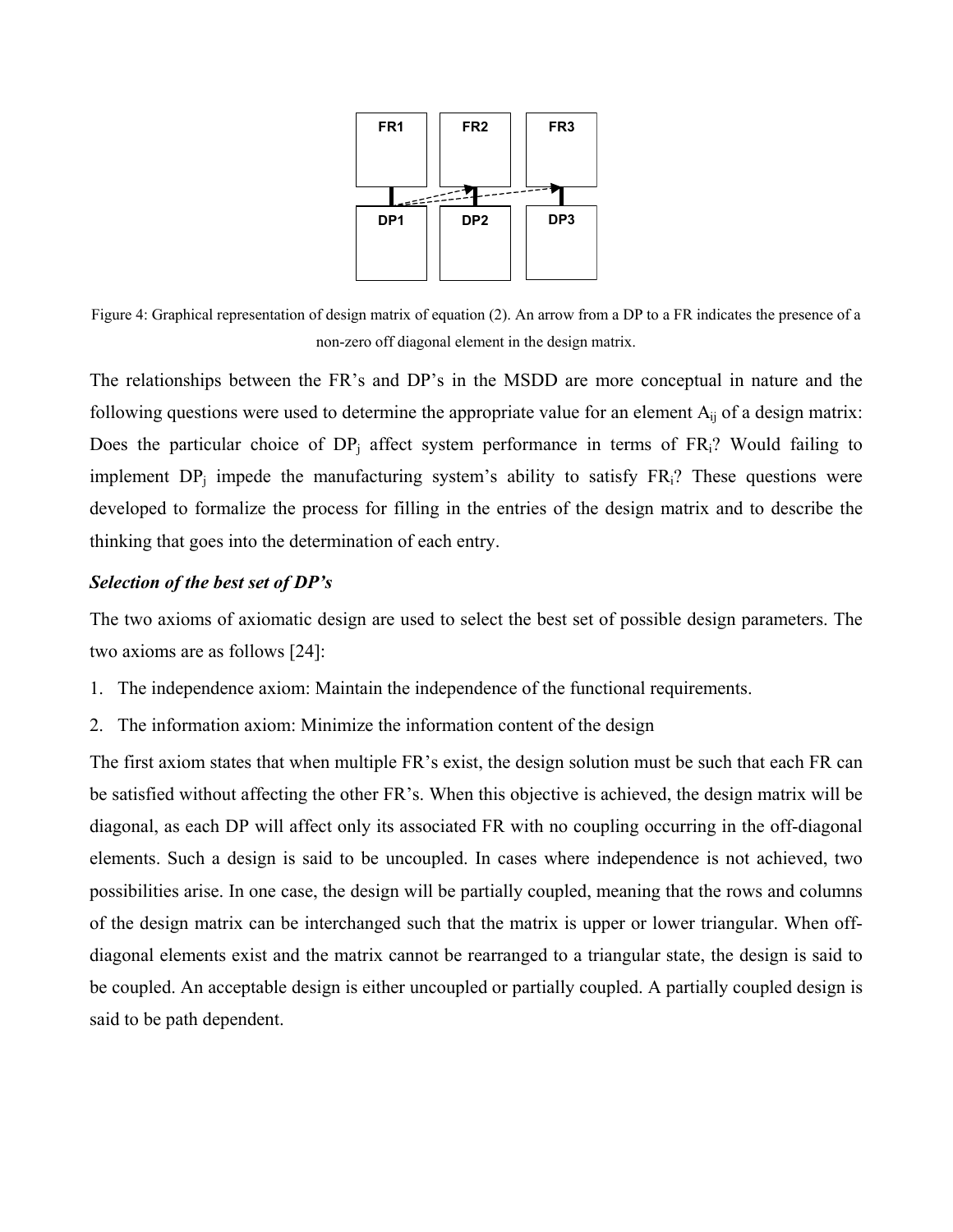The information axiom states simply that simpler designs are better. Quantifying the complexity or information content of system designs can be quite challenging, however. The information axiom was not used in creating the MSDD and thus will not be discussed further herein.

The two axioms can be used to select the best possible set of DP's when multiple options have been developed. Ideally, one would like to find a set of DP's that maintains functional independence (i.e., avoids coupling) while maintaining minimal complexity. These two goals are generally found to be consistent, as the presence of non-zero, off-diagonal elements in the design matrix leads to complexity in system designs.

Once a set of DP's has been determined, the next step is to decide if further decomposition is necessary. In the case of the MSDD, decomposition proceeds for as long as it is possible to do so without limiting the usefulness or range of applicability of the decomposition. When further decomposition is needed, the next step is to develop the next level of FR's. By following a downward path in the MSDD (shown in Appendix A), one can see this alternation back and forth between FR's and DP's.

In developing lower-level FR's for the MSDD, the focus was on breaking down the higher-level FR-DP pairs into component parts. Questions asked at this stage included: What are the components of the parent FR and/or DP? What requirements are placed on these components?

Reading from left to right, the MSDD indicates path dependence. The FR-DP pairs on each level are arranged in such a way that the pair whose DP influences the most FR's is on the left side. We see that quality, then problem resolution, then predictable output, then throughput time reduction, then labor reduction are critical to implementing the desired system-design goals (see Figure 7). As a result, decisions should be made following the MSDD from left to right. A summary of the axiomatic design process for decomposition is shown in Figure 5.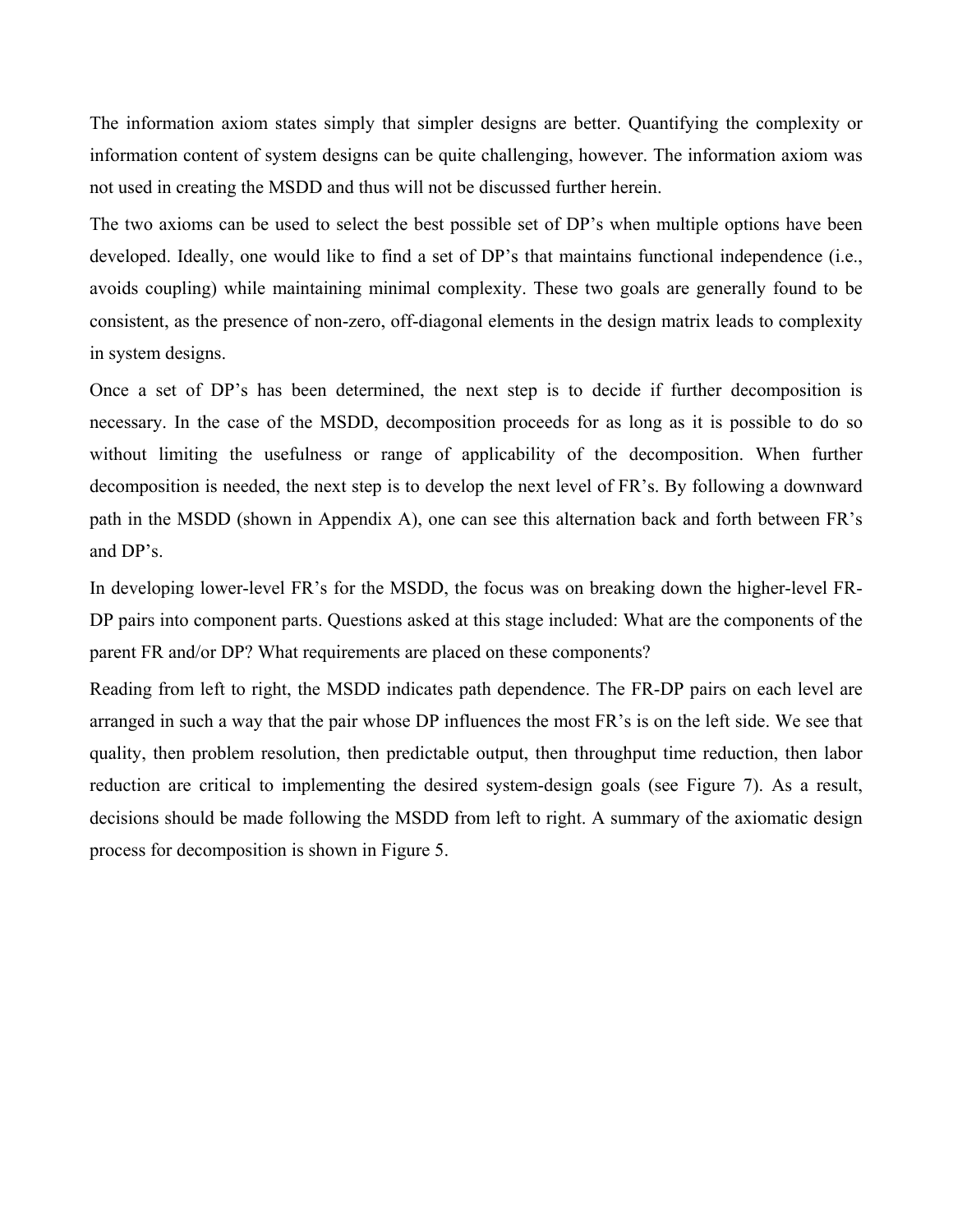

Figure 5: Simplified axiomatic design decomposition process

It was found that the strengths of axiomatic design, namely the emphasis on separating the objectives (the FR's) from the means (DP's) and the structured decomposition process, made it particularly well suited to achieve the proposed research objectives. Other design methods such as Quality Function Deployment [26] and IDEF<sub>0</sub> [27] provide more structure for other phases of the design process such as capturing customer needs or creating a complete functional model of a system, but provide less guidance for the decomposition of requirements and design parameters, which is the focus of this research. For more detail on the axiomatic design methodology, the reader is directed to the work of [24],[25].

#### **The Manufacturing System Design Decomposition (MSDD)**

The complete version of the MSDD is shown in Appendix A. The MSDD currently defines the foremost requirement of any manufacturing system to "Maximize long-term return on investment." In this context, long-term return on investment (ROI) refers to the life cycle of a given system, and not just in the immediate future.

ROI has often been criticized as a measure of performance based on the claim that it encourages shortterm thinking at the expense of long-term improvements [28],[29]. The view taken here is that ROI does not inherently cause this behavior, it is the means often used to estimate ROI that results in a focus on the short-term. That is, the benefits of making advances such as reducing inventory, developing new products, creating a flexible system, improving customer relations, etc. can be very difficult to quantify in financial terms, and so these benefits are often ignored in the calculation of the return on investment for a potential project. Although long-term ROI may be very difficult to predict accurately, ROI is taken here as the highest-level focus of the manufacturing function as it represents a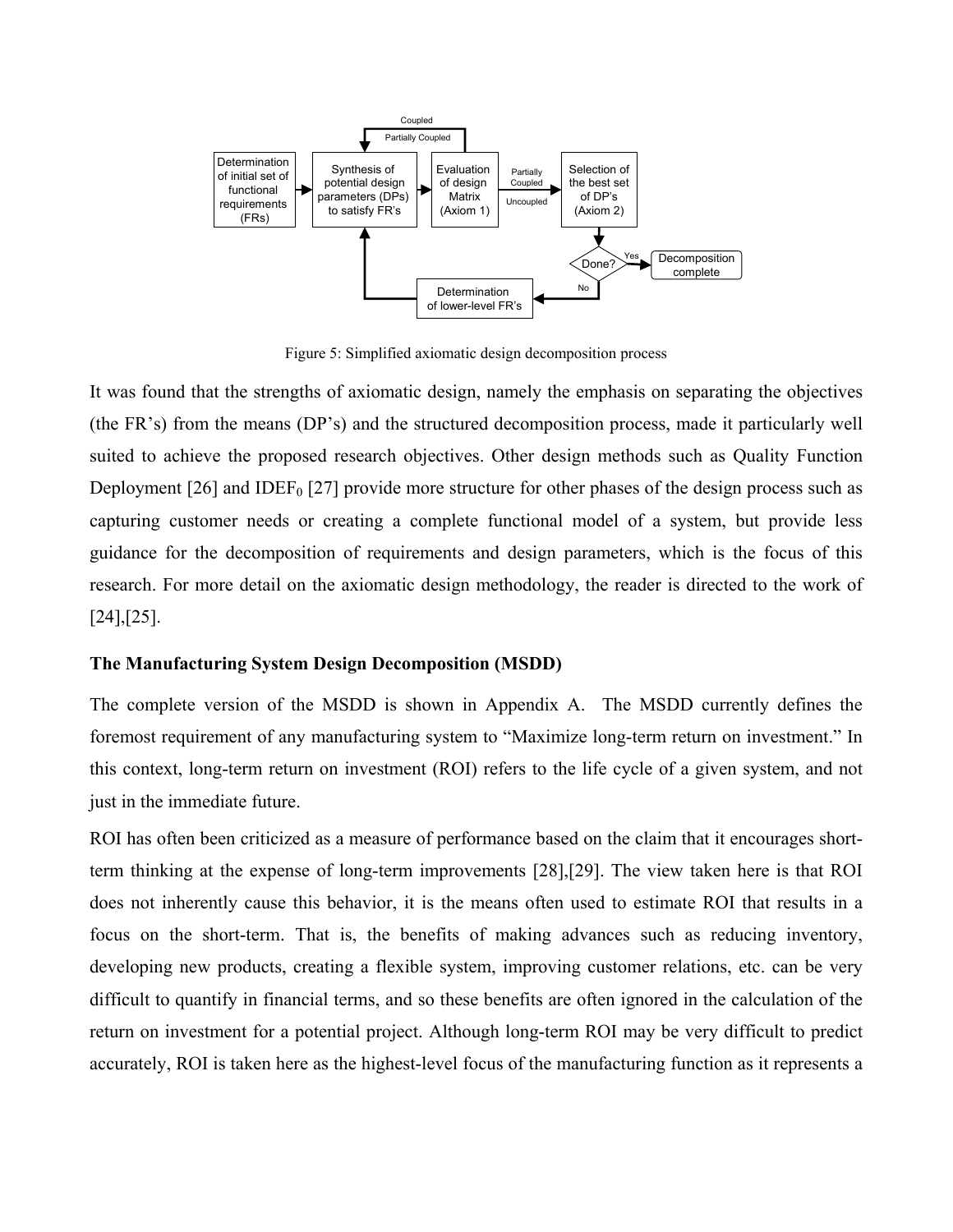general objective that is applicable to a wide variety of manufacturing environments and is not inherently contradictory to any accepted improvement activities.

The design parameter chosen as the means to achieve FR-1 is DP-1, "manufacturing system design." Although other parts of a firm certainly contribute to overall performance and ROI, the focus of this work is the design of manufacturing systems. The decomposition will be limited to those factors that a system design team has the ability to strongly influence or control. FR's at the next lower level were determined based on the components of ROI as given by:

$$
ROI = \frac{ Revenue - Cost}{Investment}
$$
 (3)

The manufacturing system design solution (DP-1) was then decomposed into three sub-requirements: maximize sales revenue, minimize production costs, and minimize investment over the production system life cycle. Accordingly, DPs are selected to satisfy the given Functional Requirements and the Independence Axiom (Figure 6). Each of these three DPs is then decomposed into FRs and DPs at the next lower level.



Figure 6: The first 2 of 6 levels of the MSDD

As a path-dependent (i.e. partially coupled) design, the MSDD treats customer satisfaction (DP-11) as a prerequisite for the rest of the decomposition, meaning that it is a goal that must be achieved before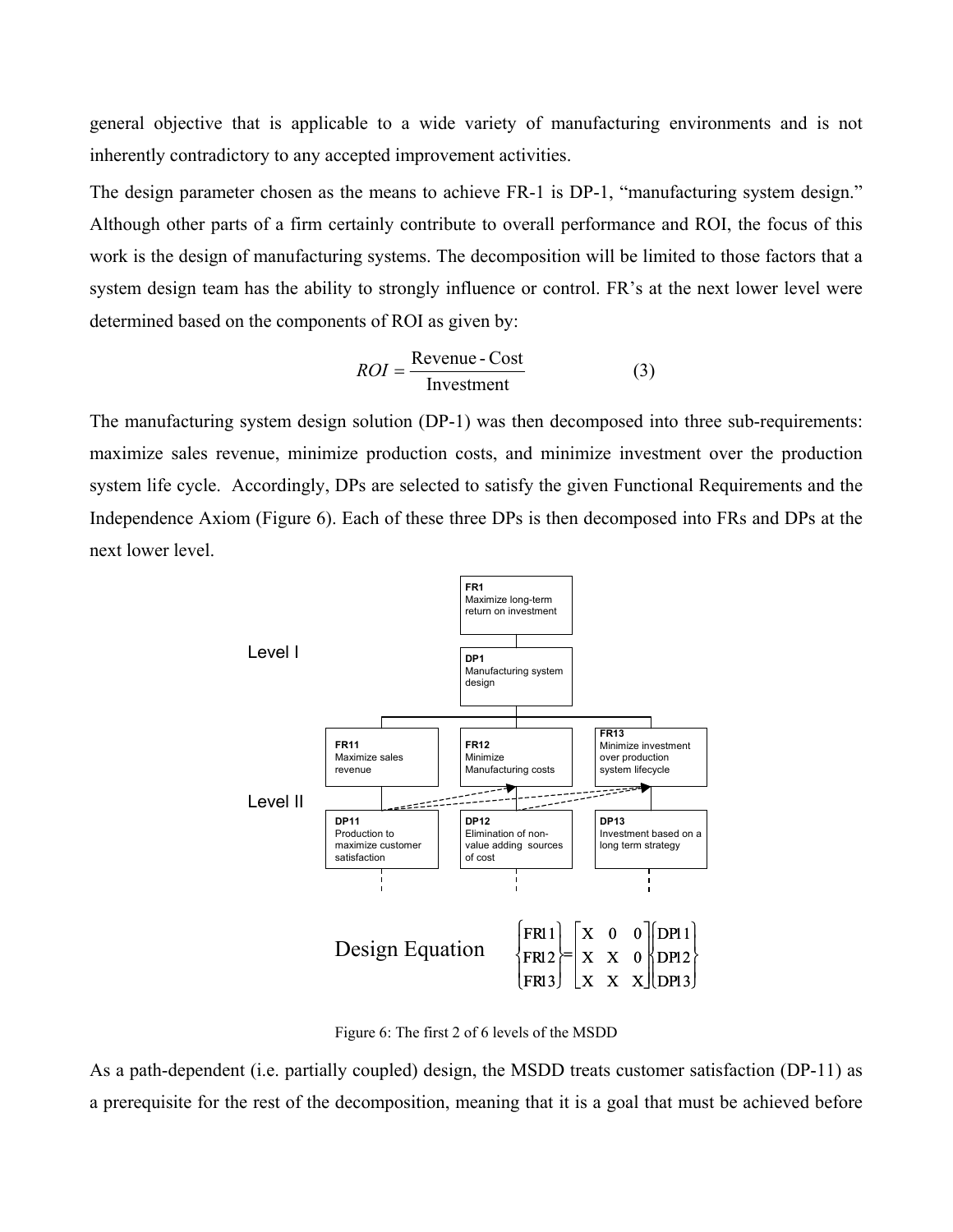costs and/or investment can be minimized. The MSDD interrelationships show clearly that minimizing running costs and investment at the expense of customer satisfaction is not a valid means for achieving the highest-level goals of the system design. This information is consistent with related empirical and theoretical work in the literature. Ferdows and De Meyer [29] developed a "sand cone" model, describing that manufacturing capabilities should be built by starting with quality, then focusing on dependability, then reaction speed and flexibility, and finally focusing on cost efficiency. Fillippini et al. [30] present empirical evidence to examine the existence of tradeoffs among different aspects of manufacturing performance, finding that compatibility between delivery punctuality and economic performance was only observed in situations where high values of quality consistency had been achieved.

The detail of the MSDD can be simplified, as shown in Figure 7. By the fourth level of decomposition, the FR-DP pairs are organized into six different branches. The underlying principles of all the branches are briefly described in the following pages. In addition, an in-depth discussion of two particular branches of the MSDD—the Identifying & Resolving Problems, and Predictable Output Branches—are described. These two branches are particularly unique to the development of the MSDD as they represent the design of system feedback (i.e. Problem Solving) and system stability (i.e. Predictable Output). As will be described, these two branches focus upon minimizing the variation (i.e.  $\sigma_X$ ) in the manufacturing system design.



Figure 7: The MSDD's different Branches

Maximizing customer satisfaction (DP-11) was selected as the means to maximize revenues (Figure 8). This DP was then further decomposed based on the key attributes of manufacturing system performance that affect customer satisfaction: conformance quality (FR-111), on-time delivery (FR-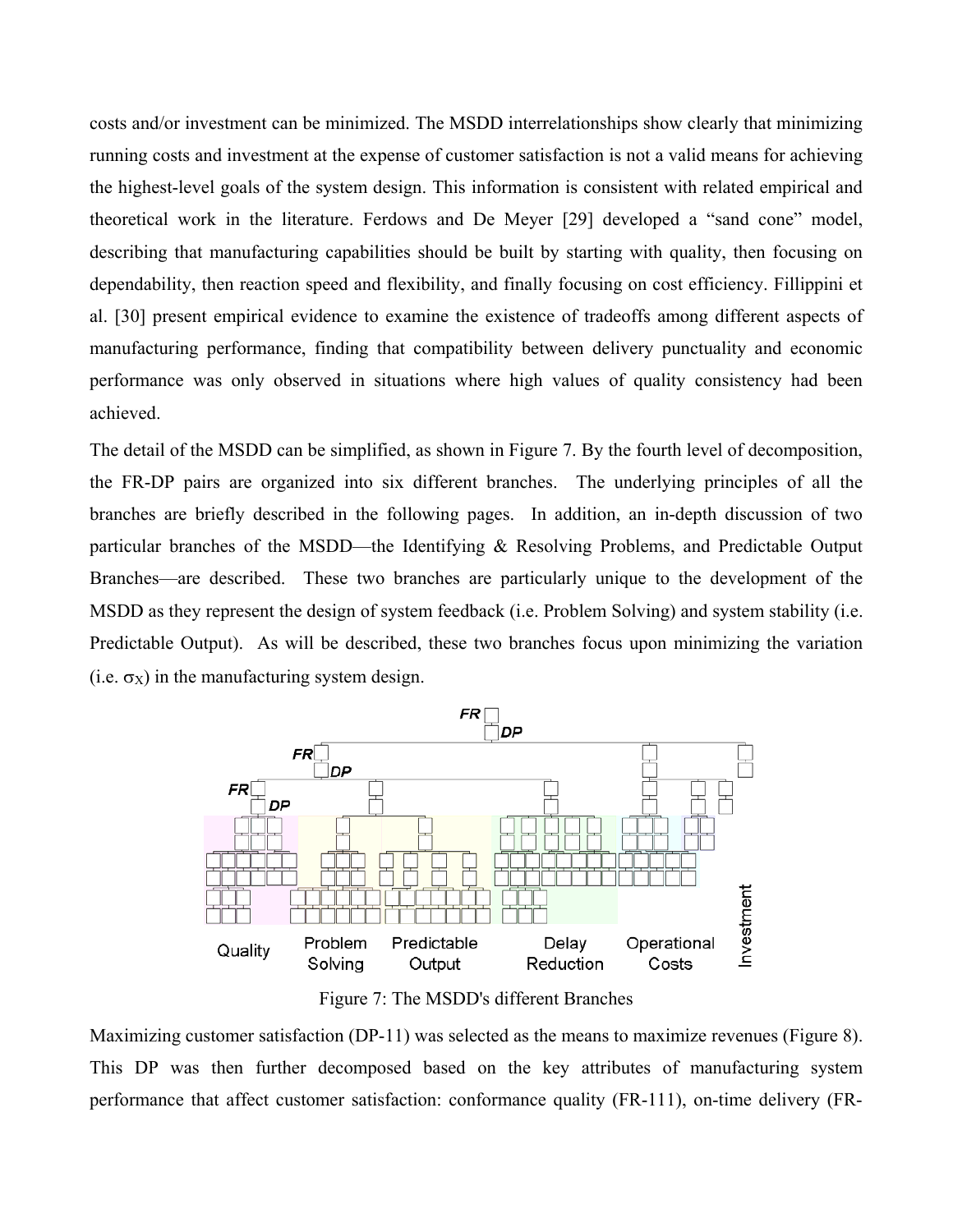112), and minimal lead-time (FR-113). The prescribed means for achieving high quality is to ensure that production processes have minimal variation from the target (DP-111). DP-111 is focused on improving processes rather than trying to use final inspection to prevent the shipment of bad parts. The design matrix at this level (shown graphically with arrows in Figure 8) shows that achieving conformance quality (DP-111) is critical for improving customer satisfaction. Quality variation and the production of defects makes system output unpredictable, which adversely affects FR-112, "Deliver products on time," and means that more parts will have to be produced to replace these defects, adversely affecting FR-113, "Meet customer expected lead time." High conformance quality is a critical factor required to reduce the affect of DP-111 on the predictable delivery and lead time of a manufacturing system design.



Figure 8: Upper levels of the MSDD

On-time delivery (FR-112) and short lead-time (FR-113) are achieved by reducing the variation,  $\sigma_{\bar{x}}$ , and the mean,  $\bar{x}$ , manufacturing throughput time (described by DP-112 and DP-113, respectively, as shown in Figure 9). Variation reduction requires the ability to respond rapidly to production disruptions when disruptions occur, which is designated by the branch R1, and the increase of the reliability of production resources, designated by the branch P1.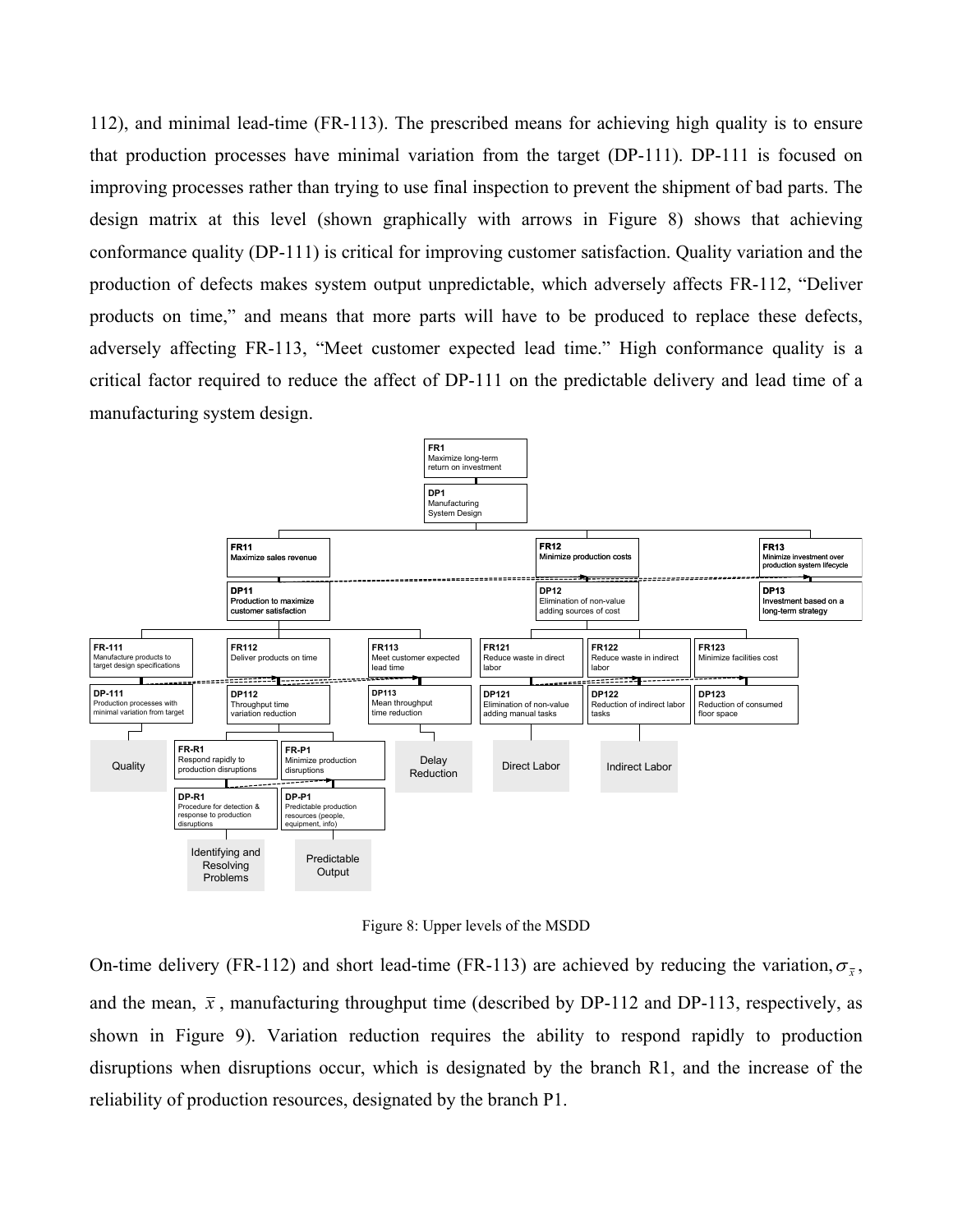

Figure 9: The flow of parts through a linked cellular manufacturing system.

Mean throughput time reduction is decomposed based on the various causes of delays in manufacturing systems (FR's T1-T5). It is important to note the distinction made here between causes of variation in throughput time (addressed by DP-112) and causes of increases in mean throughput time (addressed by DP-113). The decomposition of DP-112 focuses on the elimination of factors that cause variation in the predicted system output time; decomposition of DP-113 focuses on factors that increase throughput time but that can be accurately predicted. Likewise, the process quality branch isolates factors that affect process variation in terms of the mean and variation. Figure 9 illustrates this concept, showing the parallel between the mean and variation in quality and the mean and variation in throughput time. In a hypothetical system in which no variation in quality or time exists, each order's delivery time can be determined in advance to ensure that the mean on-time delivery performance is satisfied.

The rightmost portion of the decomposition deals with reducing production and investment costs. Elimination of non-value adding sources of cost (DP-12) is the means for reducing production costs (FR-12). Three sources of waste are considered: direct labor (FR-DP 121), indirect labor (FR-DP 122),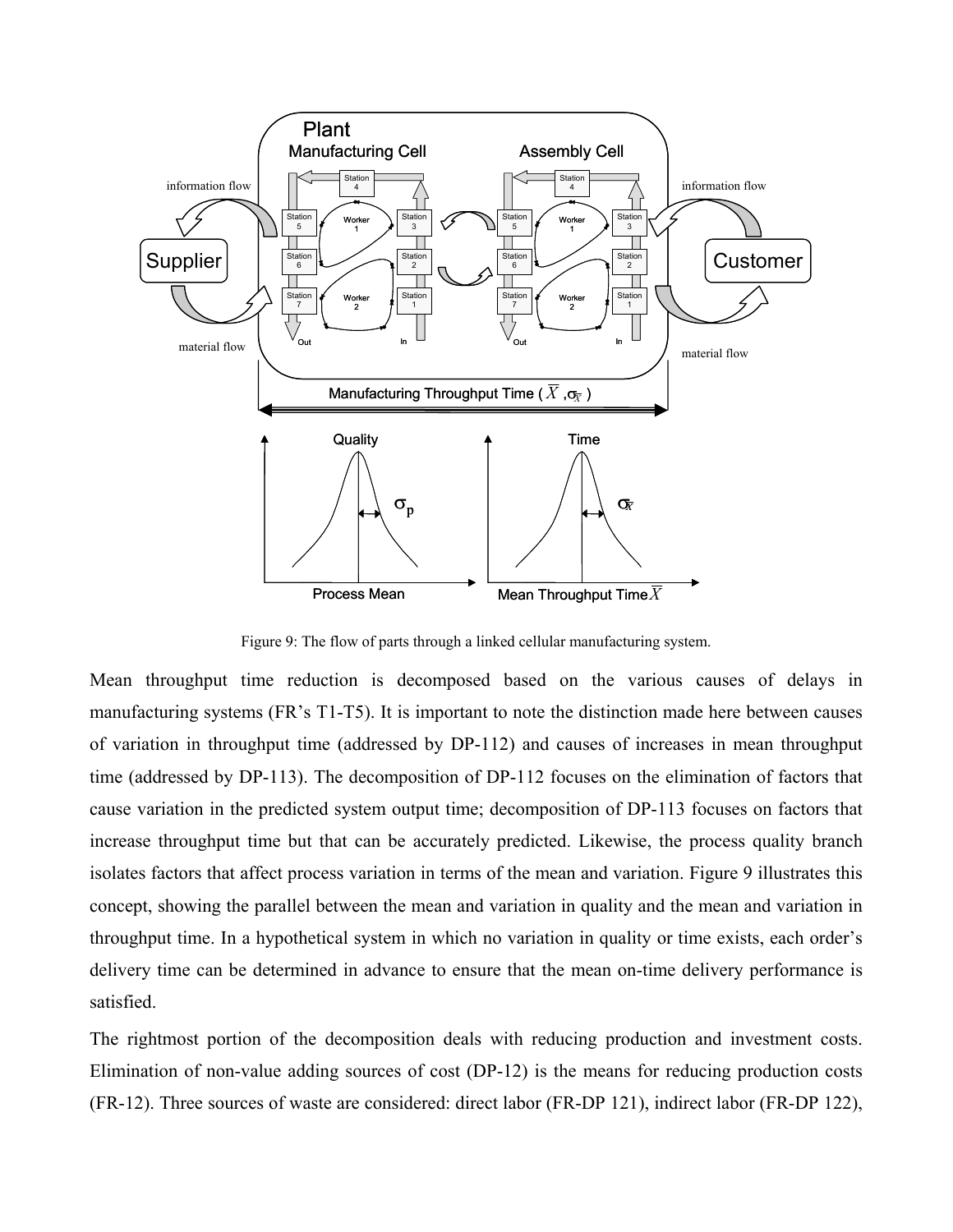and facilities (FR-DP 123). Note that other "wastes" in manufacturing systems such as storage, transportation, and overproduction have already been considered in the decomposition as they increase throughput time as well as cost. Decomposition of DP-121 and DP-122 focuses on the effective utilization of labor, rather than on elimination of labor content and headcount reductions.

Finally, FR-13, minimizing investment over the system life cycle, is achieved by making investments based on a long-term system strategy. No further decomposition of this FR-DP pair is presented in the MSDD, as the specifics were found to be too dependent on the particular application. Decisions here might affect, for example, how flexible the system will be to changes in production volumes, or to changes in product design, or to the variety and mix of products demanded. There is no general answer as to how much flexibility is "the right amount," instead, the desired flexibility must be evaluated based on the firm's competitive environment and desired niche in the market.

#### **Throughput time variation reduction – Identifying & Resolving Problems & Predictable Output**

On-time delivery of products (FR-112) is dependent on the reduction of variation in throughput time. Throughput time variation is largely a consequence of the degree of disruptions in the manufacturing system as well as how these disruptions are resolved. Disruptions as indicated by the MSDD are problems that lead to a loss in system availability. Quality problems, though disruptive to a manufacturing system, are treated separately under the previously described FR-111 "Manufacture products to target design specifications" branch and therefore the decomposition of DP-112 (Throughput time variation reduction) considers only disruptions that do not result from quality problems.

Decreasing the variation of delivery time to the customer requires a manufacturing system to have predictable output. With greater predictability, a company can make promises to its customers with the confidence and assurance that it can meet promised delivery times. When customers consistently receive products in the same amount of time from one order to the next, they are likely to gain confidence in the ability of the manufacturer to satisfy their orders. The result is a strengthened business relationship.

The requirement to produce with a predictable time output reflects a manufacturing system's ability to decrease variation in delivery time. Producing in a consistent and timely manner can be done when production resources are reliable and in themselves predictable. The resources that affect timely production are having sufficient material supply, adequate machine availability, and consistent labor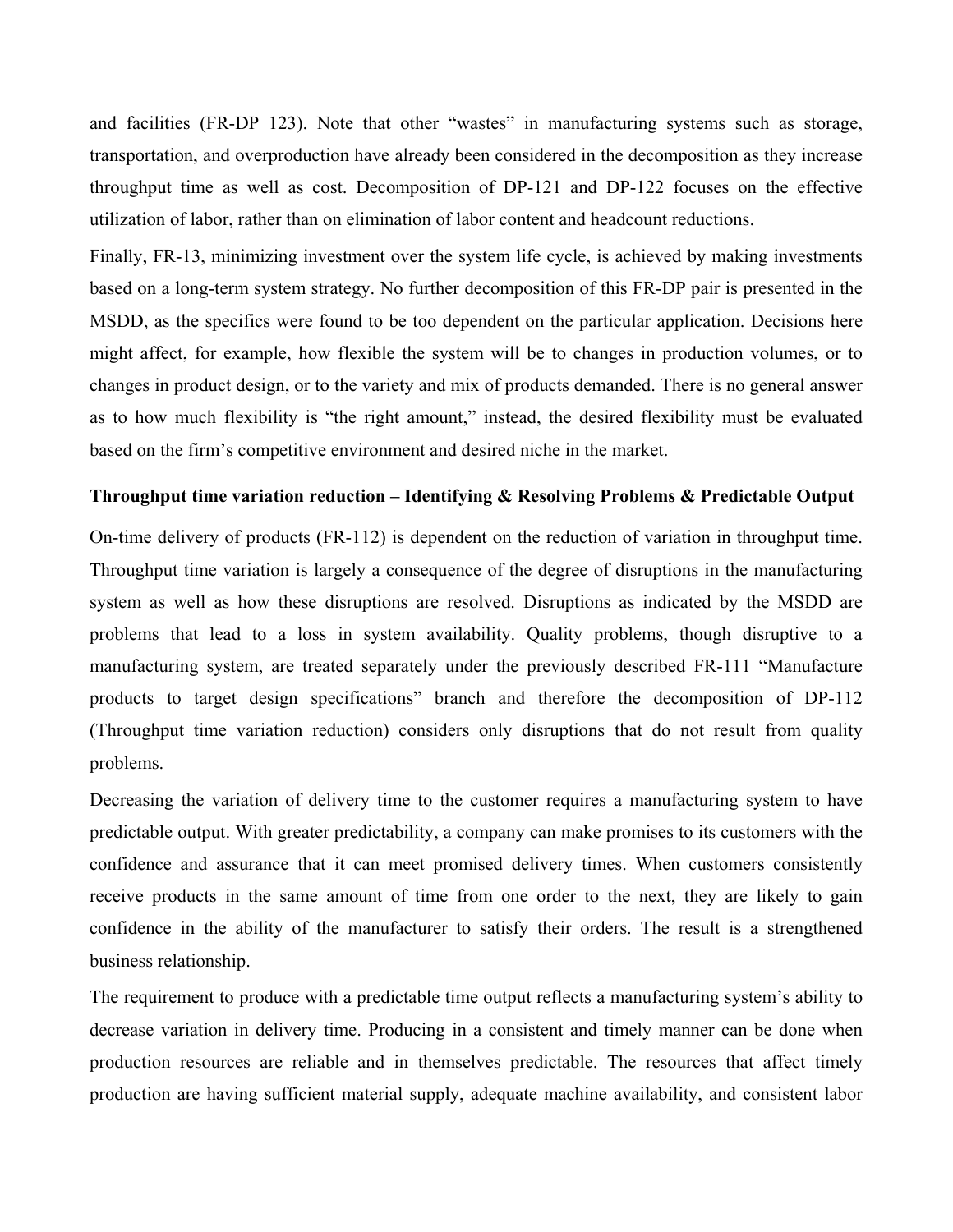productivity. The ability to resolve production disruptions (DP-R1) is a prerequisite for minimizing production disruptions. Thus, the design matrix for the decomposition expresses a partially coupled design as shown in Figure 10.



Figure 10: Reduction of throughput time variation consists of two parts: respond rapidly to disruptions and ensuring predictable resources.

#### *Identifying & Resolving Problems Branch*

Identifying and resolving problems relates to throughput time variation caused by unplanned production disruptions. Any manufacturing system experiences disruptions and must be able to solve them. This section discusses the decomposition of FR-R1 "Respond rapidly to production disruptions" and its corresponding DP-R1 "Procedure for detection and response to production disruptions" as shown in Figure 11. The main goal of the decomposition branch is to achieve a manufacturing system that can be improved by being able to recognize and eliminate weaknesses In order to accomplish DP-R1, disruptions must be recognized (FR-R11), communicated to the right resource (FR-R12), and eventually be solved (FR-R13). The associated DP's are conceptual and refer to disruption detection enabling system configurations (DP-R11), feedback procedures (DP-R12), and standard improvement methods (DP-R13). The dependencies follow the logic that disruptions must first be recognized, then communicated and then resolved.

The underlying thinking of the decomposition of DP-R11 is that the system configuration (design and operation) enables the operator in recognizing disruptions (when, where and what). Technology can be a great help in achieving these goals by providing instantaneous feedback about the state of the manufacturing system. However, the perspective taken here is that the operator is the ultimate source of dealing with disruptions, which is expressed in the wording of DP-R11 and DP-R12.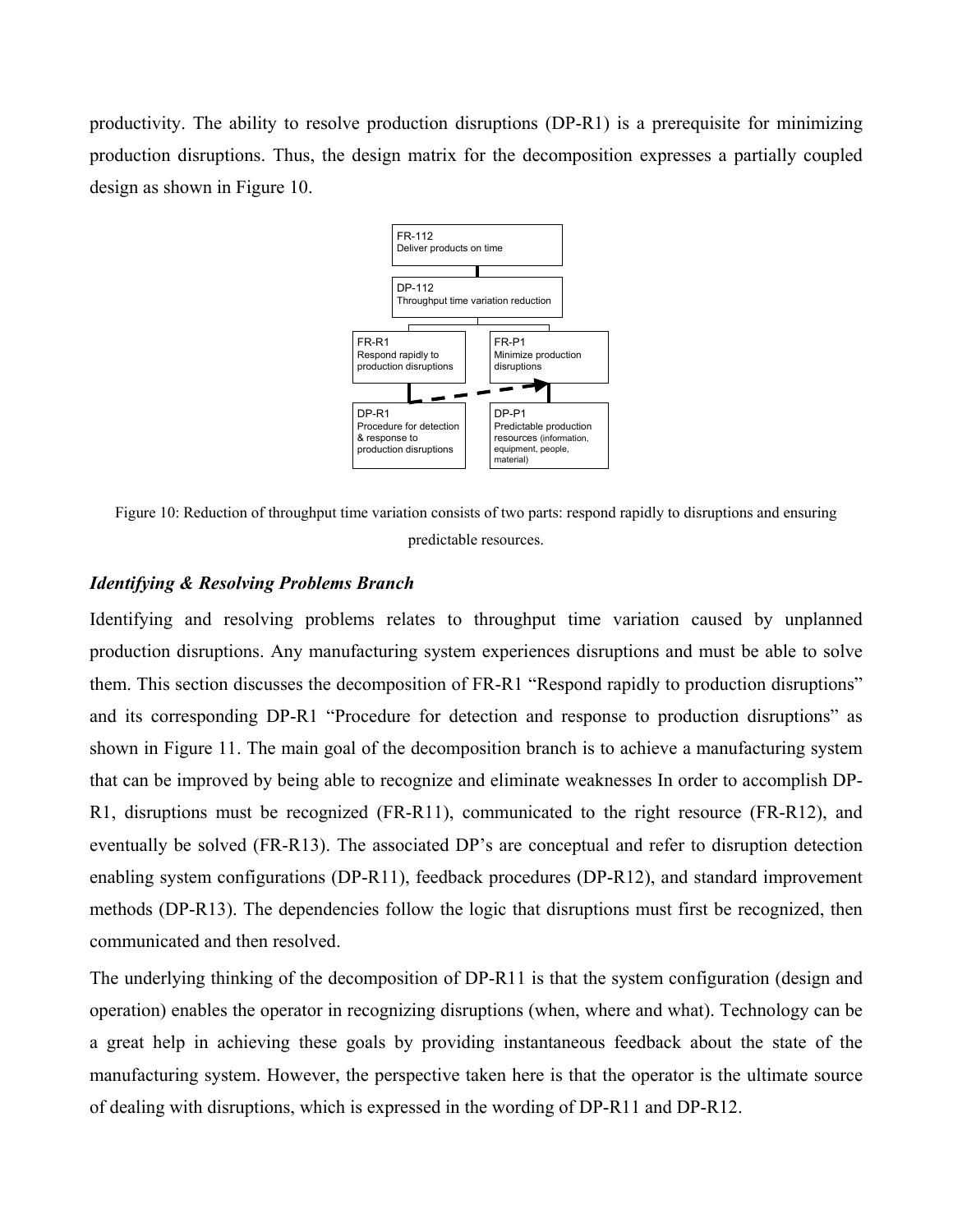

Figure 11: Identifying and resolving problems branch of the MSDD

#### *Predictable Output Branch*

Rapidly responding to and resolving of production disruptions creates the basis to eliminate production disruptions. To minimize production disruptions (FR-P1), predictable production resources are required (DP-P1). Four types of production resources must be predictable: information (FR-P11), operator (FR-P12), equipment (FR-P13), and material (FR-P14), as shown in Figure 12.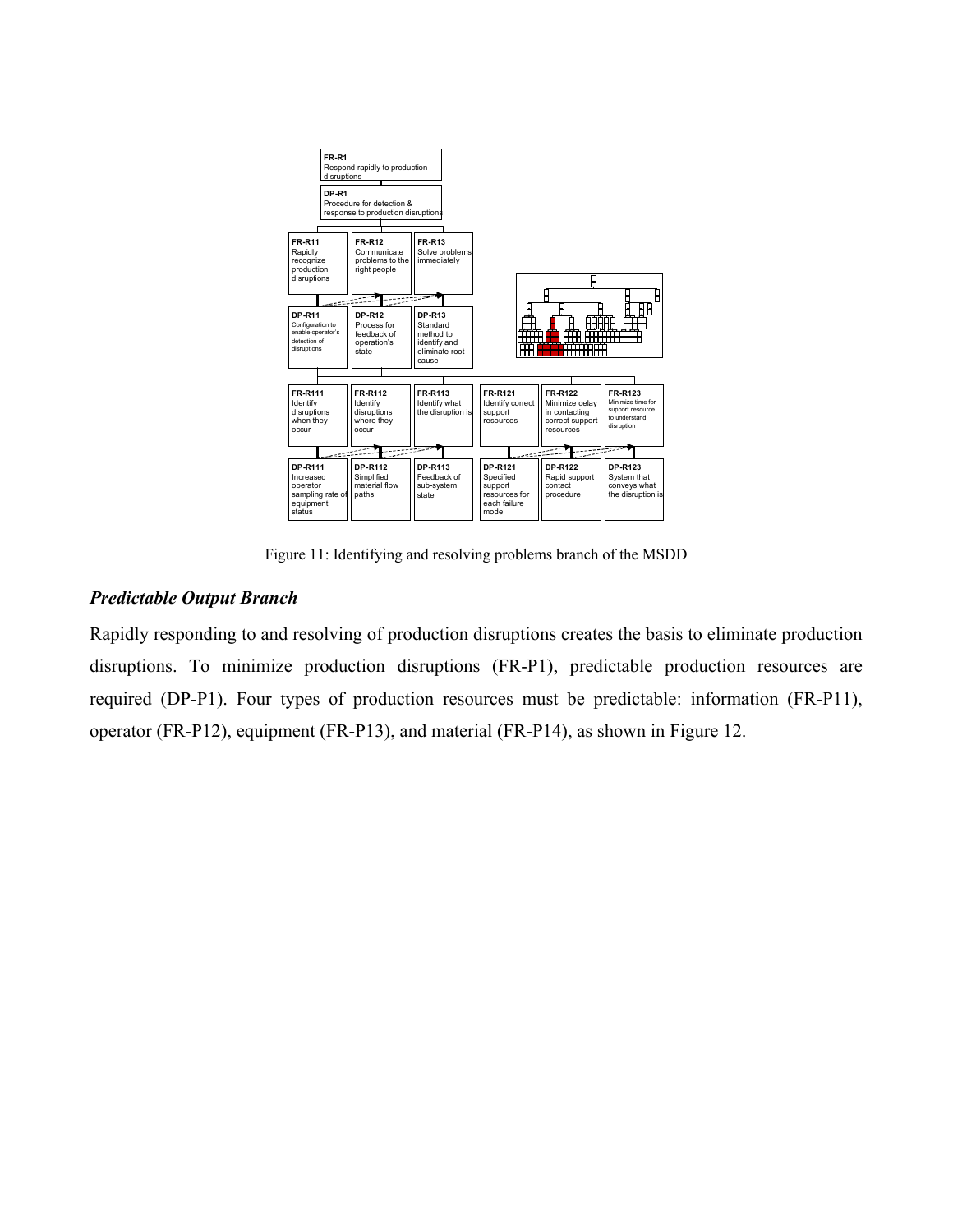

Figure 12: The decomposition of predictable resources distinguishes information, equipment, people, and material.

Figure 12 highlights the importance of a capable and reliable information system (FR-P11). An information system allows the gathering and storing of data, its transformation into information, and the transfer of information from sender to receiver. Thus, the information system supports the achievement of predictable output from all resources of the manufacturing system by providing timely, reliable, and relevant information.

There are numerous norms and guidelines for the design of work systems from ergonomic to psychological aspects to achieve stable operator output (FR-P12) (e.g. [31],[32]). Quality and cost aspects of standard work procedures are covered by DP-Q122 for stable quality output and by the decomposition of the direct labor branch (DP-D1). Three requirements are defined to achieve stable time output from operators as shown in Figure 12: reducing variation of task completion time (FR-P121) by defining standard work methods (DP-P121); ensuring that operators are available when tasks need to be performed (FR-P122); and avoiding production disruptions due to worker allowances (FR-P123) by mutual relief (DP-P123). Cross training also increases operators' competence and flexibility and helps to improve quality and reduce costs.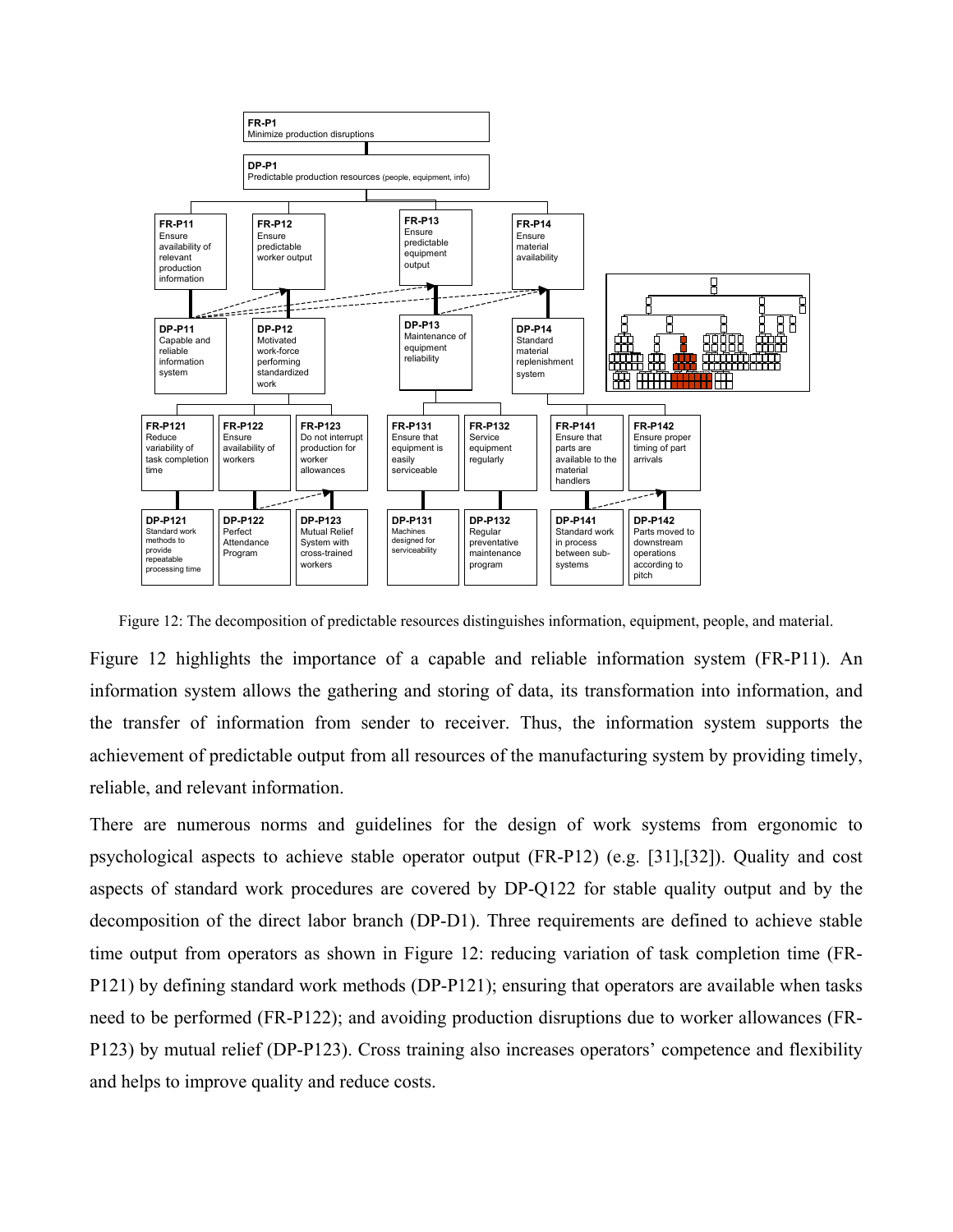The decomposition of FR-P13, "Ensure predictable equipment output," and its corresponding DP stresses that equipment must be designed for serviceability (FR-P131) to achieve successful maintenance (FR-P132). Further details about equipment maintenance can be found in the literature of total productive maintenance (e.g. [33])

The predictability of equipment output influences the availability and delivery of material. Thus, DP-P13 affects FR-P14 "Ensure material availability" (see arrow between DP-P13 and FR-P14 in **Error! Reference source not found.**). FR-P14 requires parts to be available when demanded (FR-P141) and to ensure proper timing of part arrival at downstream processes (FR-P142). Standard Work In Process (SWIP) between subsystems (DP-P141) serves as a buffer against production uncertainties and transportation delays. Low volume manufacturing may require a different strategy to ensure part availability, since it might not be possible to keep standard amounts of material between the manufacturing processes.

## **Integration of MSDD**

The MSDD provides an excellent platform to integrate the various disciplines of manufacturing system design. Existing frameworks for each discipline could be linked through the MSDD as illustrated in Figure 13.



Figure 13: MSDD relative to various disciplines of manufacturing system design.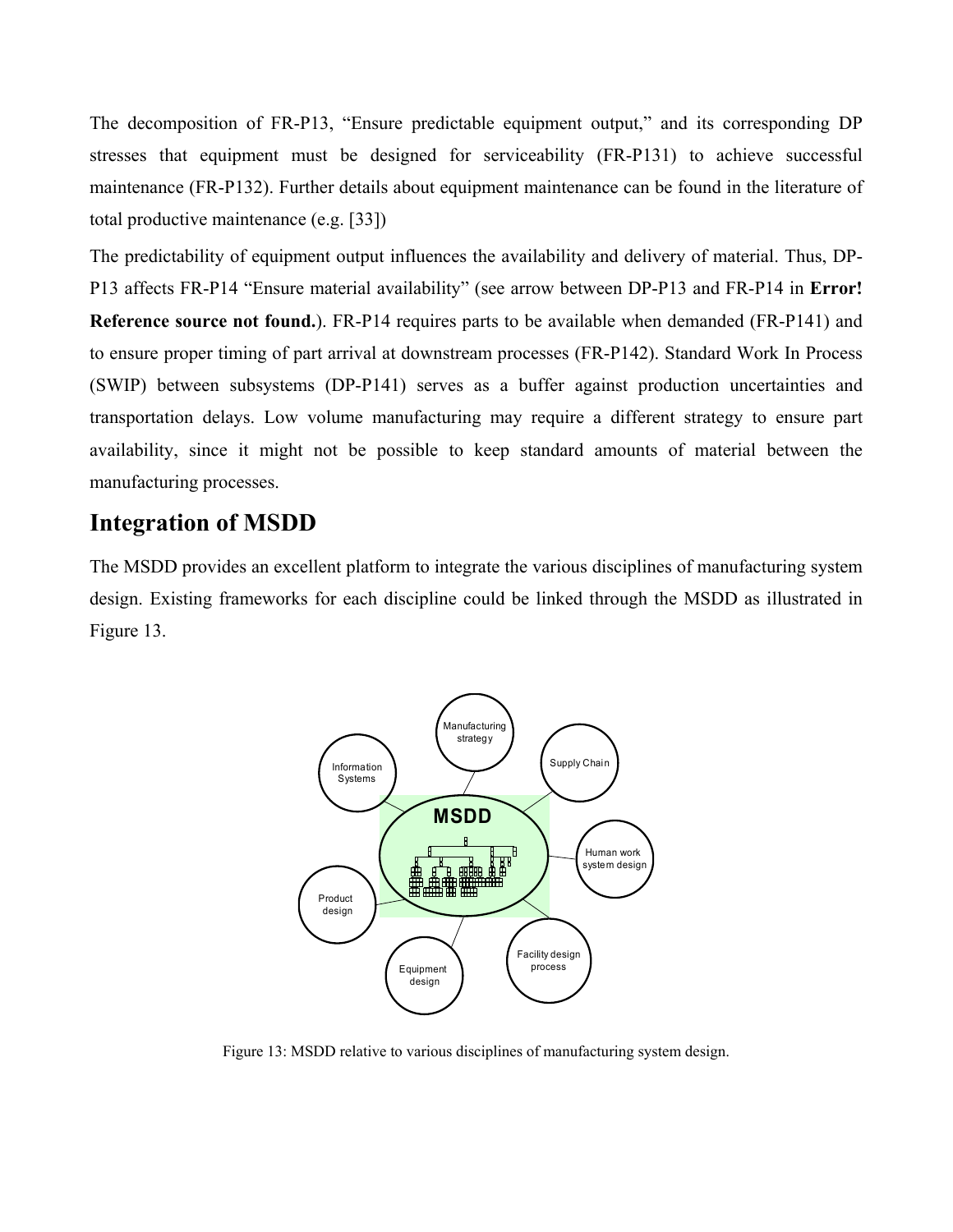Duda [34] developed a process for linking manufacturing strategy with the MSDD. The process guides the designer from stating strategic objectives through performing trade-off analysis of design alternatives relative to the objectives, to evaluating the relative strength of design alternatives. Arinez [35] laid out an equipment design approach that uses the MSDD as a source of equipment design requirements. The approach is comprised of four main steps: identification of the set of manufacturing system requirements that affect equipment design, transformation of the requirements into views for the various types of equipment designers, analysis of requirements, and decomposition of the requirements into equipment design parameters.

Cochran et al. developed a process how the MSDD can be used for facility design [36].The MSDD is combined with a procedural system design approach as proposed by [37]. The MSDD defines the design objectives, which become the input for the design phases of the procedural approach. The general procedure of linking the two approaches is shown in Figure 14.





The benefit of integrating the MSDD with a top–down procedural manufacturing system engineering approach is the ability to communicate manufacturing system design requirements and dependencies during each phase of the design process. The top-down approach guides the physical design decisions, while the MSDD is used to ensure that the system design achieves the stated objectives. The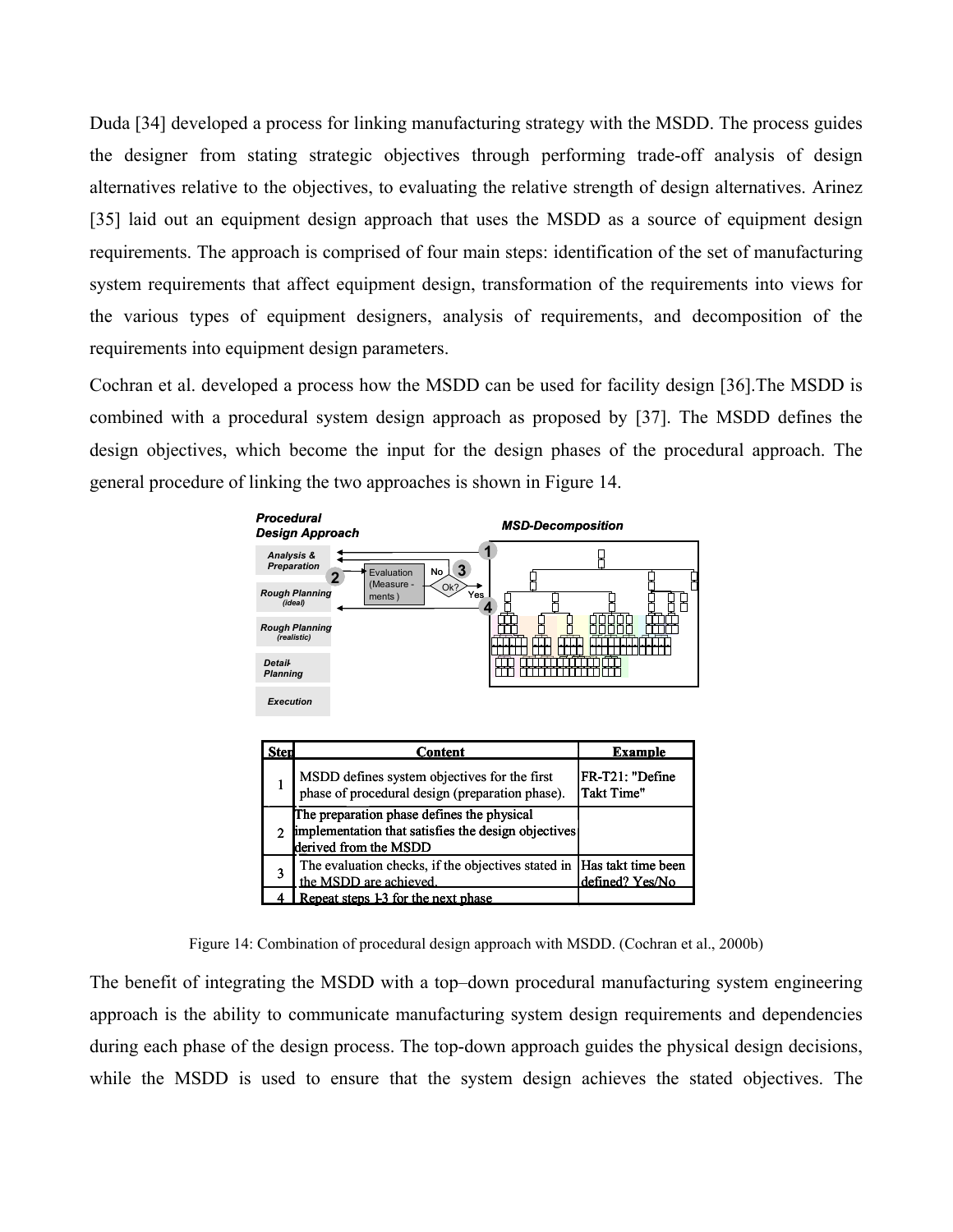combination of both approaches greatly enhances the effectiveness of manufacturing system design projects.

# **Applications**

### **Illustrative example**

The following example illustrates how the MSDD can be used to illustrate why optimizing the cost of an operation can negatively impact the achievement of the goals of a manufacturing system as a whole. In this example, one high-speed draw furnace costs less at an equivalent capacity than eleven induction tempering machines. The operation-focused decision would lead to the purchase of the lower cost machine regardless of the impact of this purchase on the manufacturing system as a whole.

Let us consider the equipment selection for tempering steering gear racks with two different machine concepts. Concept one is to use a large draw furnace capable of processing the aggregated demand from customer operations in the departmental plant. This machine is a "process island." The throughput time is  $1\frac{1}{2}$  hours. Its cycle time is 5 seconds. Parts flow continuously through the machine on conveyors. The second concept uses an induction tempering process. The machine is narrow and is a single cycle automatic machine. The machine processes a part every 54 seconds at the same pace of its customer assembly cell.

Eleven machines would have to be purchased to have the same capacity as the draw furnace. Assume that each machine is equally capable of producing parts to the desired specifications. Figure 15 shows a sketch and additional information of both machines.



Figure 15: Two different equipment concepts

The MSDD illustrates the impact of the different equipment concepts relative to the manufacturing system design. The draw furnace has a very short cycle time and is fed by multiple upstream machines. Thus, it becomes difficult to identify disruptions where they occur (FR-R112), which in turn may lead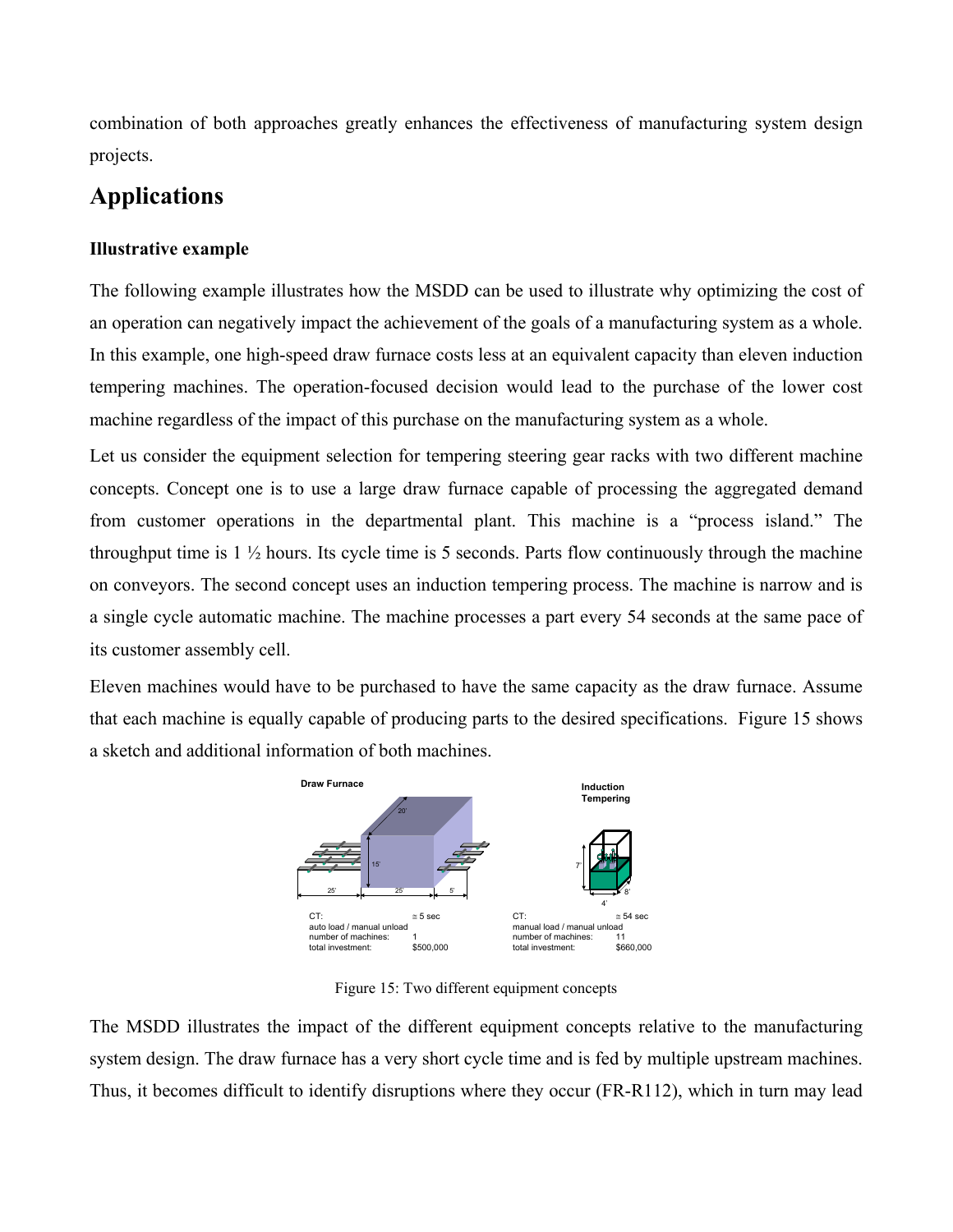to hiding disruptions (if one machine of the multiple machines at the upstream process fails, the loss in production capacity does not require an immediate response and may go unnoted). As a consequence, throughput time variation reduction (DP-112) is difficult to achieve (see leftmost arrow in Figure 16).

The cycle time of the draw furnace is five seconds, which makes it very hard to balance the system (FR-T221) causing process delay (FR-T2). The size of the draw furnace also hinders the ability to establish a material flow oriented layout to reduce transportation delay (FR-T4). Both effects will eventually increase throughput time (FR-113), which is represented by the middle two arrows in Figure 16.



Figure 16: Impact of the draw furnace in achieving high-level system objectives. The design of the draw furnace (DP) makes it difficult to satisfy the marked low-level FR's. The arrows illustrate, which high-level system objectives are at risk to be satisfied

The draw furnace also has ergonomic weaknesses (rightmost arrow in Figure 16). The cycle time of 5 seconds prevents man-machine separation (FR-D1) and the size of the machine requires a lot of walking (FR-D23). Figure 16 summarizes the discussed relationships. The induction-tempering machine would avoid the stated problems. The machine could be integrated into a manufacturing cell to achieve simplified material flow paths (FR-R112), to balance the system (FR-T221), to reduce unnecessary walking (FR-D23), and to allow the operator to operate multiple machines (FR-D1).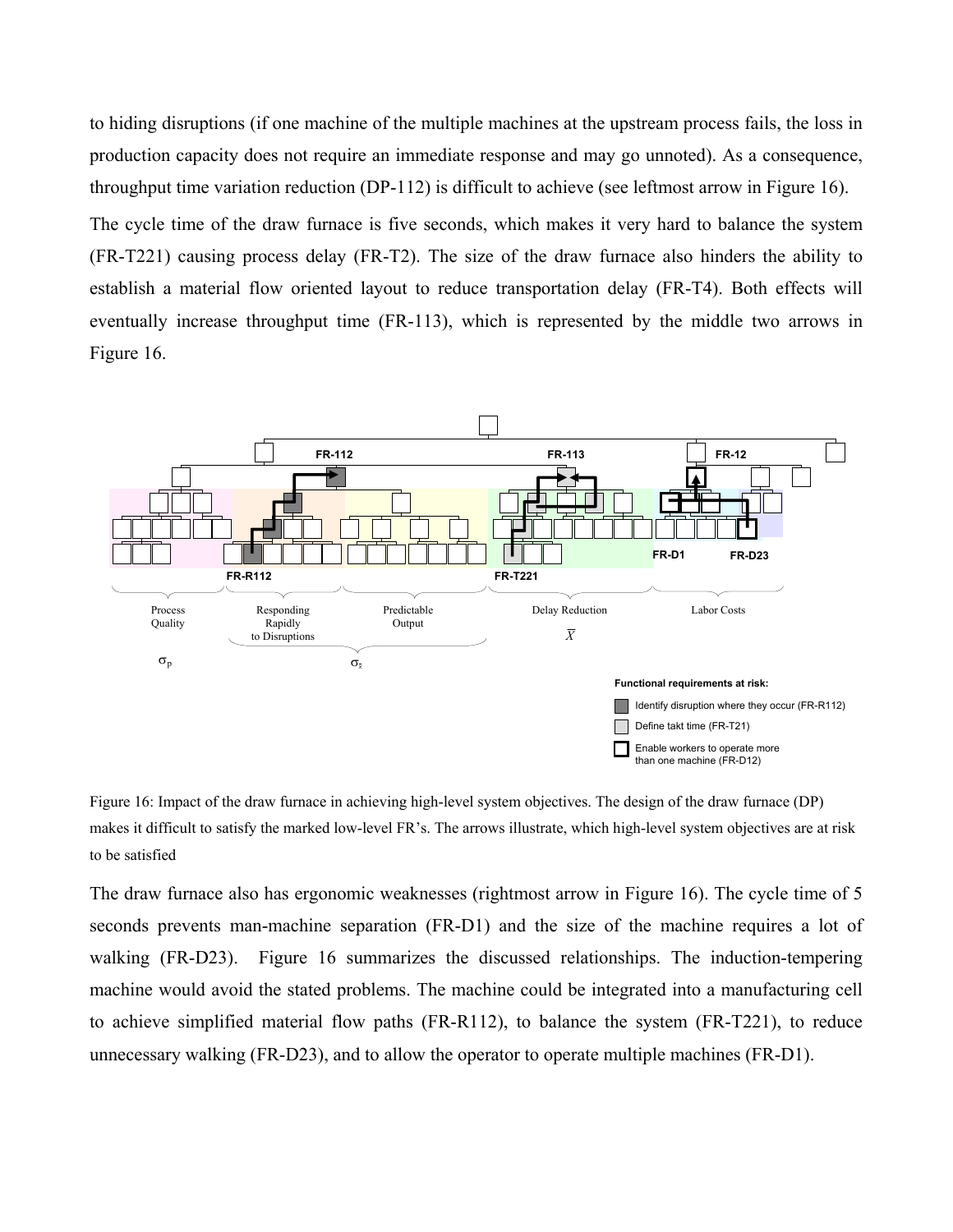However, an operation-focused decision as driven by traditional management accounting does favor the draw furnace. The management accounting emphasizes the reduction of the unit cost of the tempering operation [38]. The MSDD shows clearly the error in the unit cost equation logic. The unit cost equation stresses direct labor reduction at the expense of other objectives. Direct labor reduction is the fifth tier to achieving the manufacturing system objectives as indicated by the MSDD. Quality, then problem solving, then reliability, then throughput time reduction, and then labor cost must be emphasized. The discussed example illustrates the importance of understanding the interrelationships of the manufacturing system with a comprehensive view, instead of a narrow, operationally focused view. Because the MSDD defines the system-design interrelationships, it becomes possible to holistically evaluate new design projects and to make total-cost decisions.

#### **Industrial application**

The following section explains in more detail step one of the combination of MSDD with the procedural design approach as shown in Figure 14. A plant that produces plastic bumpers wanted to redesign the material and information flow approach to ensure that the required quantity and mix of parts is made regardless of the variation in the manufacturing system. The manufacturing processes consist of injection molding, painting, and assembly. An automated storage and retrieval system stores the semi-finished products and delivers the parts to the next operation. The centralized production control department issues daily schedules for injection molding, paint, and assembly. The paint system is highly unreliable with fall-out rates between 10 and 60%. As a result, there are several reviews of the production schedule every shift to adjust for the unreliability of the paint system.

The management of the plant initiated a project to schedule only final assembly. Paint and injection molding replenish the Standard Work In Process (SWIP) based on the consumption of material by assembly. Kanban cards are used to implement this approach. The goals of the new material replenishment method are to meet customer demand in spite of variation in the paint system and to achieve better visibility of the shop floor status. The company defined a low-volume product line to gain experience with the planned implementation with kanban. As a constraint, the company wanted to avoid major physical rearrangements in the plant and could not afford to invest in a new paint system. However, it was possible to reconfigure final assembly.

The MSDD was applied in a four-step process:

1. Determine the applicable FR's in the MSDD based on the project objectives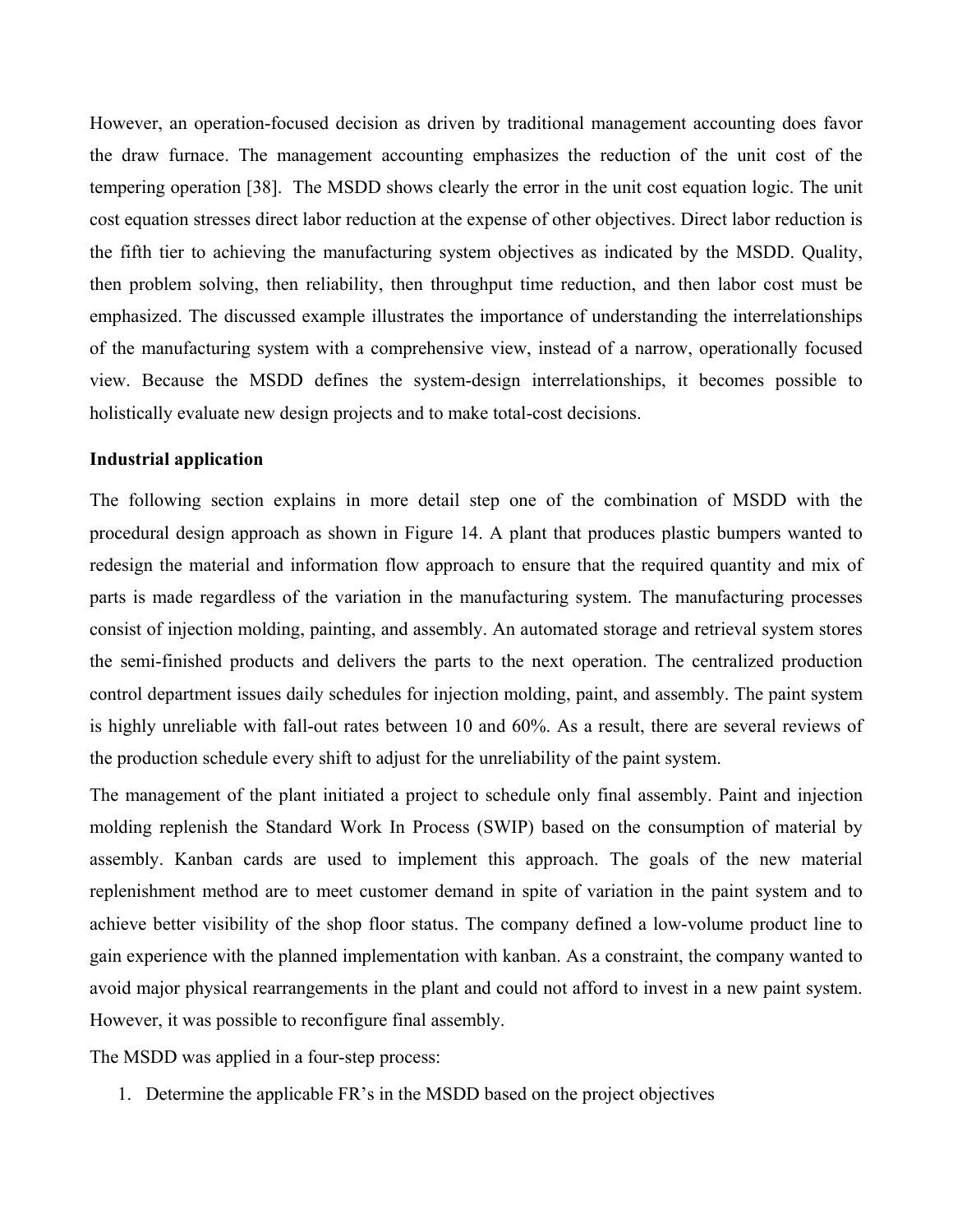- 2. Determine *dependent* FR's based on the interrelationships defined by the design matrices of the MSDD
- 3. Analysis of the existing system with respect to its achievement of the initial and dependent FR's
- 4. Analysis of existing system capabilities against FR's determined in steps 2 and 3

Translating the management objectives to FR's (step 1) was straightforward, since the mechanics of a kanban system are well known. The corresponding FR's are: FR-I2, "Eliminate information disruptions," FR-T3, "Reduce run size delay," FR-P11, "Ensure availability of relevant production information," FR-P14, "Ensure material availability," and FR-R111, "Identify disruptions when they occur." These FR's are shown as black boxes in Figure 17. The plant did not have SWIP prior to the project. The calculation of the necessary SWIP considered the high defect rate of paint and unpredictability of the equipment by using an extended base stock model [39].

Step 2 determines the prerequisites to achieve the stated requirements (shown as gray boxes in Figure 17). The prerequisites are determined either by following the decomposition to lower levels or by tracking the dependencies as stated in the design matrices of the MSDD. Two major new requirements became evident: clear definition of work standards to achieve predictable operator output (FR-P12), and balanced production (FR-T2). An operator is supposed to perform the kanban loop, which necessitates the achievement of stable operator output, i.e. easy handling of kanban cards to avoid loosing them and performing standard loops. Thus, the design of the interface between the kanban system and the operators became a critical design objective. Unpredictable operator output would almost certainly lead to higher standard WIP to satisfy material availability (FR-P14).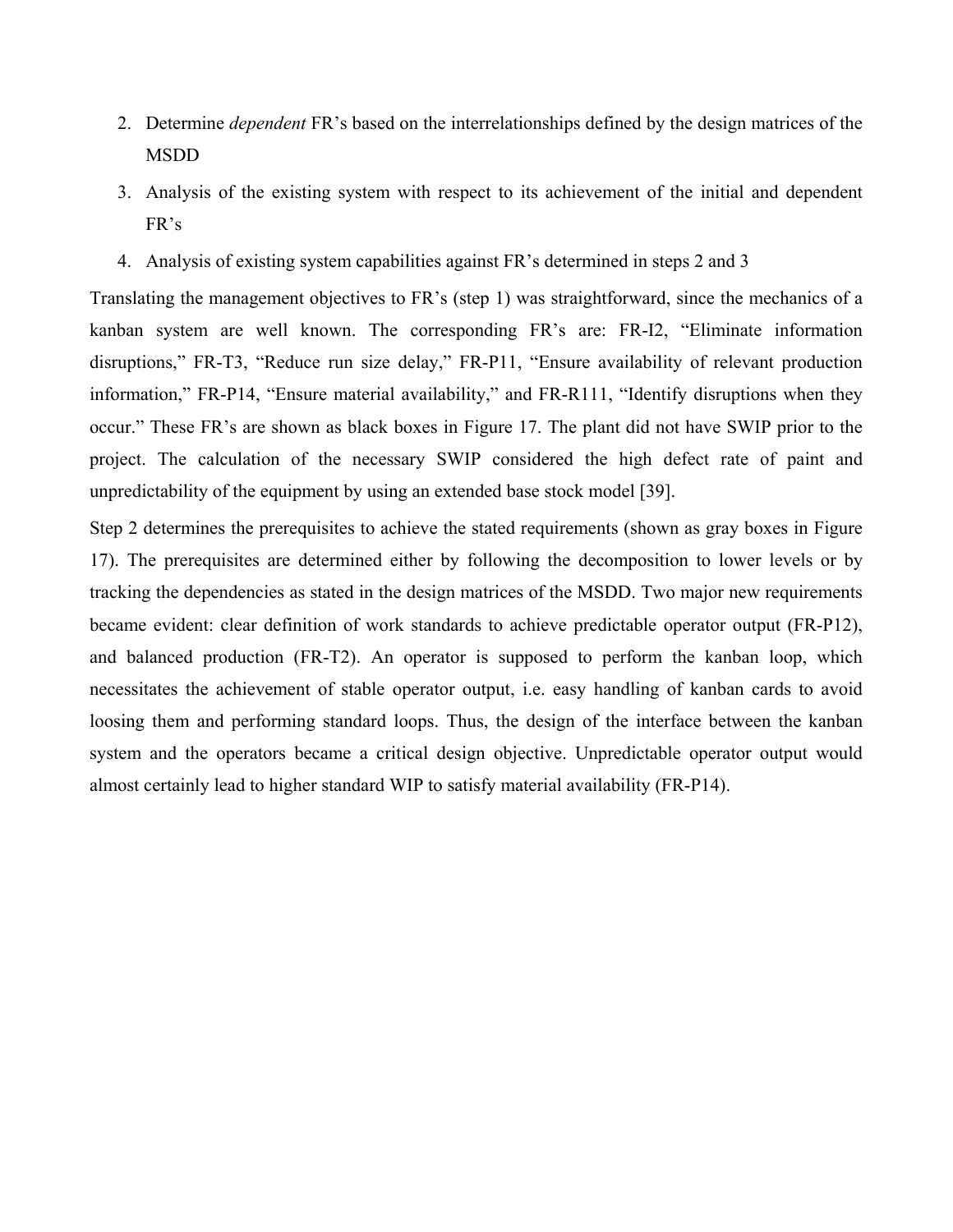

Figure 17: Initial design objectives are marked as black boxes. Dependent design objectives (gray boxes) are determined either by following the decomposition to lower levels or by tracking the dependencies as stated in the design matrices of the MSDD.

In step 3, the evaluation of the FR's and DP's of the MSDD has set off intensive discussions among the design team. The functional decomposition of the MSDD forced designers to think about the existing system from a different perspective and to consider a broad scope of system functions. Even though the relationship between poor predictability and throughput time is well understood, it may often be overlooked in design projects. The MSDD provided a common platform to develop cause and effect relationships previously not considered. The result of the analysis step is shown in Figure 18**.**

In step 4, the analysis shows three main areas of concern: stable operator output (FR-P12), material availability (FR-14), and reducing run size delay (FR-T3) as highlighted in Figure 18. The detailed design of the system put special emphasis on the mentioned areas. As a result, there is a dedicated operator performing the kanban loop. There may not be any interference with other operators to avoid any additional work tasks in the rest of the production (the pilot project covered only the lowest volume parts). A computer simulation was developed for the determination of the standard work in process. Furthermore, the plant uses a physical simulation, developed with the PSD lab, of the new system to train the operators and to illustrate the new information flow prior to the implementation of the system.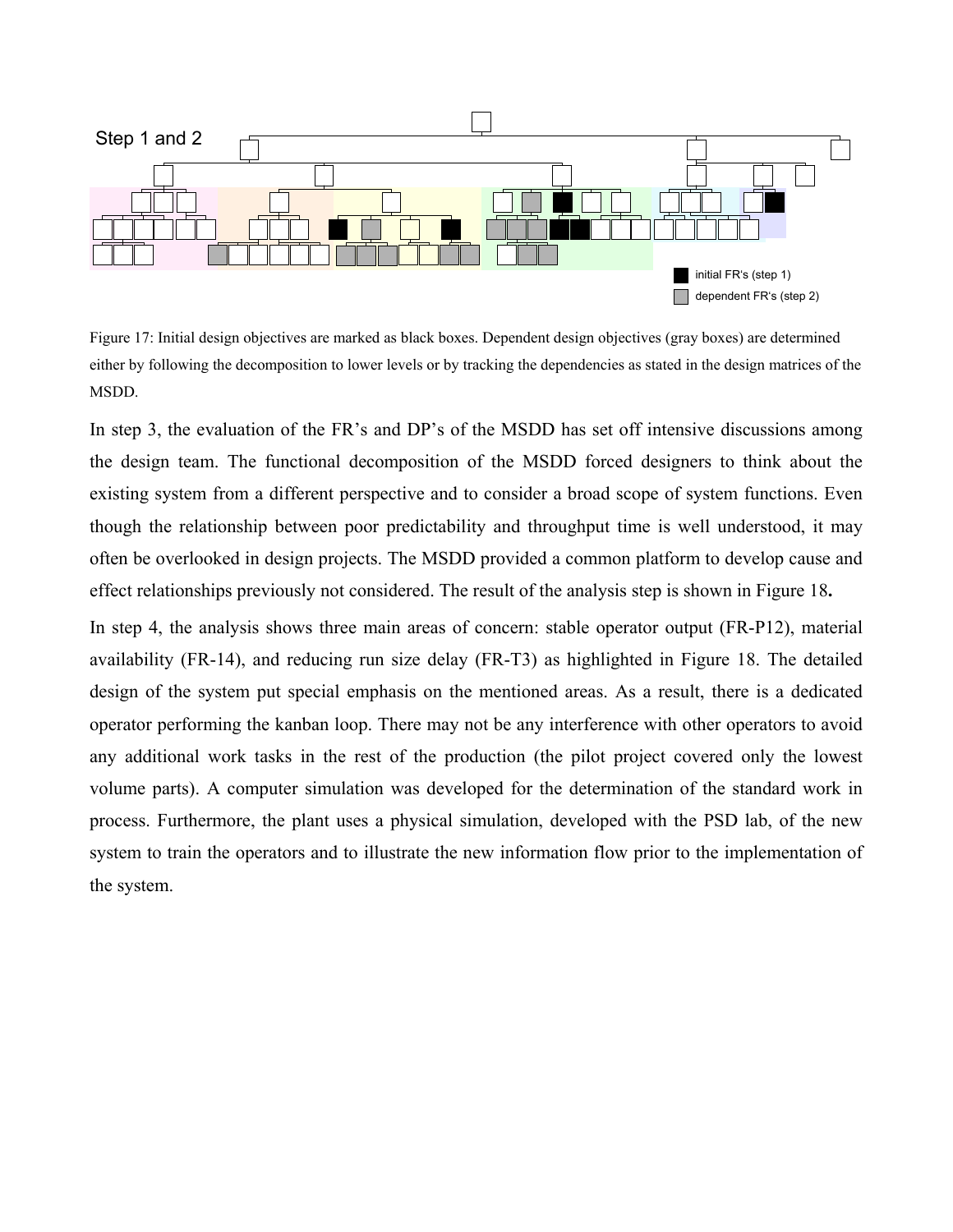

Figure 18: The MSDD was used to analyze the performance of the existing system relative to the FR's determined in step 1 and 2.The circled areas indicate main areas of concern.

Implementing a kanban system seems to be straightforward from the conceptual point of view. However, the analysis of the objectives using the MSDD revealed the multi-facets of a kanban system, which must be considered for a successful implementation. Thus, the MSDD provides a framework to determine critical design objectives that must be satisfied for a successful implementation. Note that the company was not capable of satisfying the requirements on the left side of the MSDD namely high quality processes (FR-111) and predictable resources (FR-112). However, the initial design objectives mostly focused on the elements on the right side of the MSDD (reduce run size delay and elimination of information disruptions (FR-I2)). Solving this conflict demanded standard levels of work in process to buffer for variability and quality problems.

The MSDD proved to be a very useful approach for analyzing the existing system, structuring the redesign project, and providing a communication platform among the various members of the design team.

## **Conclusions and Outlook**

This paper has presented an axiomatic design-based decomposition of a general set of functional requirements and design parameters for a manufacturing system. This decomposition applies to a wide variety of manufacturing systems in different competitive environments. It is particular suitable for medium to high volume repetitive manufacturing. Other similar frameworks reviewed do not match objectives to means when relating low-level design decisions to higher-level system objectives. The use of the principles of axiomatic design was also reviewed, with an emphasis on the structured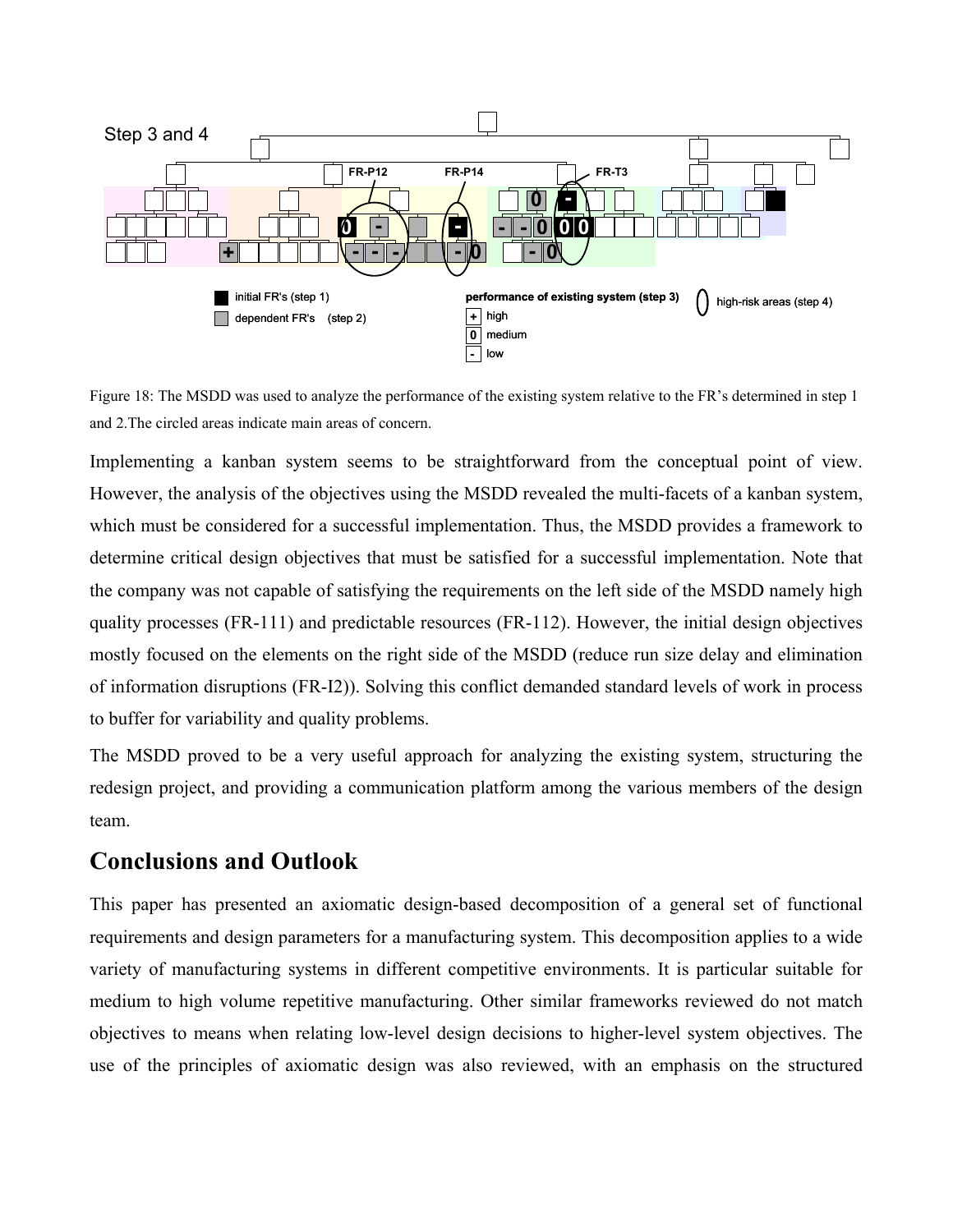decomposition process it provides. The resulting decomposition has been found to be a useful approach for:

(1) Understanding the relationships between high level system objectives (increasing customer satisfaction, reducing system throughput time, etc.) and lower-level design decisions (equipment design and selection, system layout, etc.)

(2) Understanding the interrelations, precedence, and dependencies among various elements of a system design that determine its ability to meet high-level requirements and objectives.

Future work must combine the approach presented with existing manufacturing system design tools such as those discussed in the integration section. Since the MSDD covers many different aspects of manufacturing systems, a foundation has been developed to integrate a wide diversity of systems engineering design tools. While the MSDD states interrelationships between design solutions and design objectives, it is also desirable to quantify these interrelationships. Additional work has been done to associate performance measurables with each functional requirement of the MSDD (Cochran et al., 2000a).

### **References**

- [1] Hayes, R.H. and Wheelwright, S.C. (1979), "Link manufacturing process and product lifecycles", *Harvard Business Review*, January-February
- [2] Shingo, S. (1988), *Non-Stock Production: The Shingo System for Continuous Improvement*, Productivity Press, Cambridge, MA.
- [3] Hopp, W. and Spearman, M. (1996), *Factory Physics*, Irwin/McGraw-Hill, Boston, MA.
- [4] Chryssolouris, G. (1992), *Manufacturing Systems: Theory and Practice*, Springer-Verlag, New York.
- [5] Wu, B. (1992), *Manufacturing Systems Design and Analysis*, second edition, Chapman and Hall, London.
- [6] Cochran, D. S. (1994), *The Design and Control of Manufacturing Systems*, Ph.D. Thesis, Auburn University.
- [7] Spear, S. and Bowen, H.K. (1999), "Decoding the DNA of the Toyota production system," *Harvard Business Review*, September – October, pp. 97-106.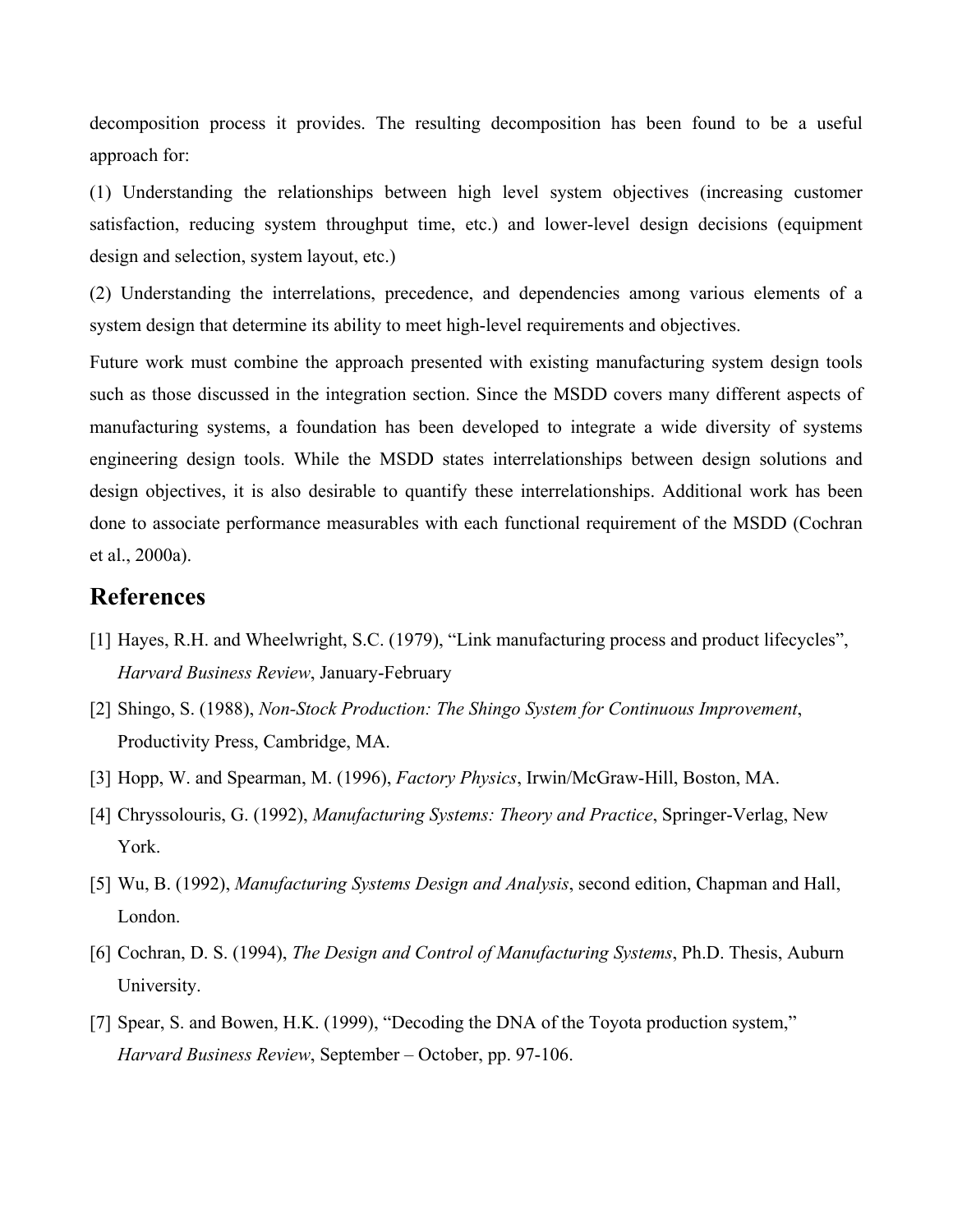- [8] Zipkin, P.H. (1991), "Does manufacturing need a JIT revolution?" *Harvard Business Review*, January-February, pp. 4-11.
- [9] Hayes, R.H. and Pisano, G.P. (1993), "Beyond world-class: the new manufacturing strategy", *Harvard Business Review*, January-February, pp. 77-86.
- [10] Shingo, S. (1989), *A Study of the Toyota Production System from an Industrial Engineering Viewpoint*, Productivity Press, Cambridge, MA.
- [11] Arinez, J.F. and Cochran, D.S. (2000), "An Equipment Design Approach To Achieve Production System Design Requirements," *Proceedings of the 33rd CIRP International Seminar on Manufacturing Systems*, June 5-7, Stockholm, Sweden.
- [12] Senge, P.M. (1990), *The Fifth Discipline: The Art and Practice of the Learning Organization,* 1st ed., Doubleday/Currency.
- [13] Miltenburg, J. (1995), *Manufacturing Strategy How to Formulate and Implement a Winning Plan*, Productivity Press, Portland, OR.
- [14] Gilgeous, V. and Gilgeous, M. (1999), "A Framework for Manufacturing excellence", *Integrated Manufacturing Systems*, September, pp. 33-44.
- [15] Monden, Y. (1993), Toyota Production System An Integrated Approach to Just-In-Time, second edition, Industrial Engineering and Management Press, Norcross, GA.
- [16] Melnyk, S.A.; Carter, P.L.; Dilts, D.M.; Lyth, D.M.; *Shop Floor Control*, Dow Jones-Irwin, 1985
- [17] Wu, Bin (2000), Manufacturing and Supply Systems Management: A Unified Framework of Systems Design and Operation, New York : Springer, 2000
- [18] Hitomi, K. (1996), Manufacturing Systems Engineering, Taylor and Francis, 2nd edition, 1996
- [19] Meller, R.D.; Gau, K.-Y. (1996), "The Facility Layout Problem: Recent and Emerging Trends and Perspectives", *Journal of Manufacturing Systems*, 1996, 15, 5, pp. 351
- [20] Reynal, V. and Cochran, D.S. (1997), "Axiomatic Design of Manufacturing Systems," The Second World *Congress of Intelligent Manufacturing Processes and Systems*, June 10-13, Budapest, Hungary.
- [21] Carrus, B.J. and Cochran, D.S. (1998), "Application of a Design Methodology for Production Systems," *Proceedings of the EDA 98 Conference*, July, Maui, Hawaii.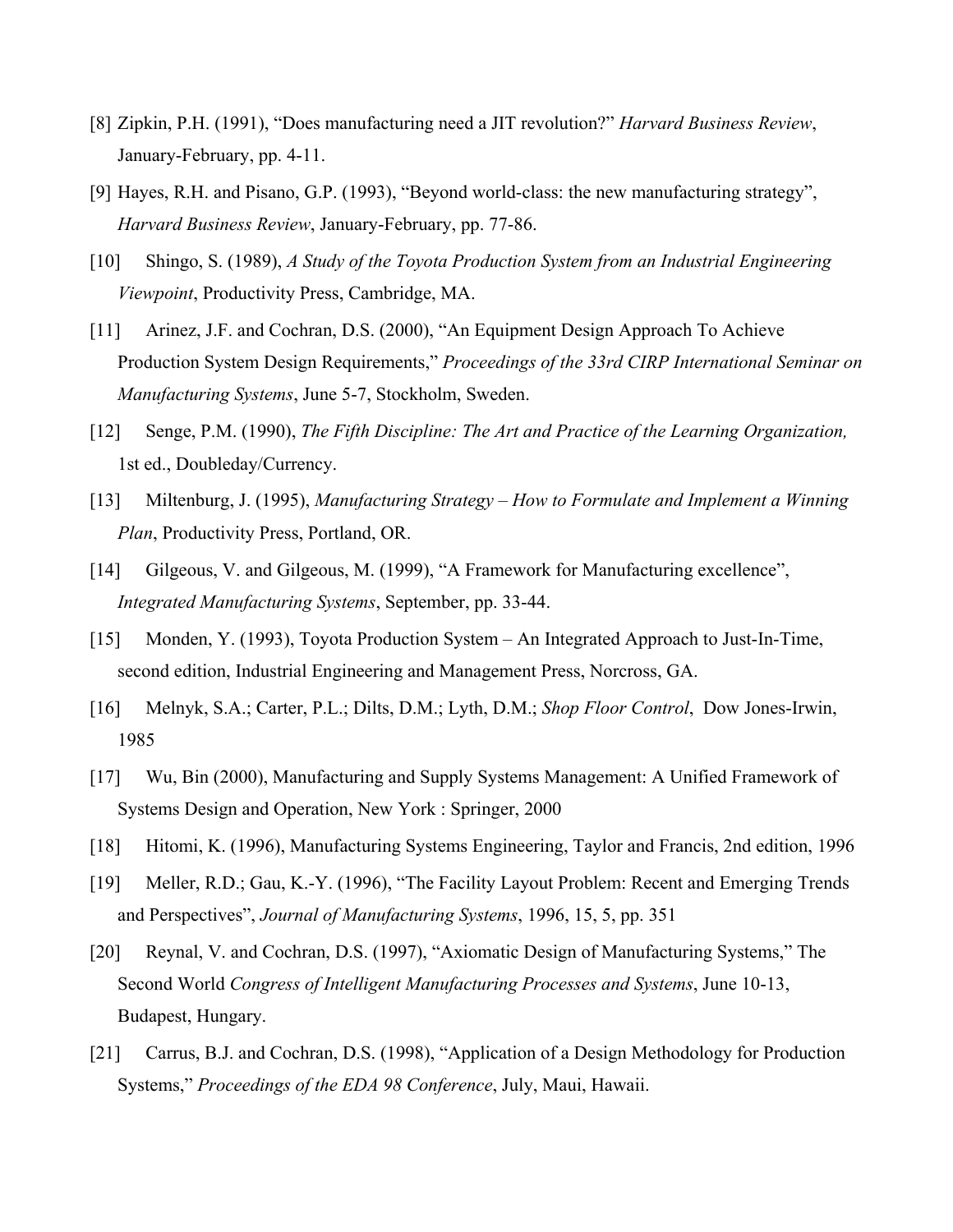- [22] Suh, N.P., Cochran, D.S., and Lima, P.C. (1998) "Manufacturing system design", *48th General Assembly of CIRP*, *Annals of CIRP*, Vol. 47, No. 2, pp. 627-639.
- [23] Cochran, D.S. (1999), "The Production System Design and Deployment Framework," *Proceedings of the 1999 SAE International Automotive Manufacturing Conference* SAE Technical paper 1999-01-1644, May 11-13, Detroit, U.S.A.
- [24] Suh, N.P. (1990), *The Principles of Design*, Oxford University Press, New York.
- [25] Tate, D. (1999), *A Roadmap for Decomposition: Activities, Theories, and Tools for System Design*, Ph.D. Thesis, Massachusetts Institute of Technology.
- [26] Clausing, D. (1994) *Total Quality Development: : A Step-By-Step Guide to World Class Concurrent Engineering,* American Society of Mechanical Engineers.
- [27] Mayer, R.J., J.W. Crump, R. Fernandes, A. Keen, and M.K. Painter (1995), *Information Integration for Concurrent Engineering (IICE) Compendium of Methods Report*, Wright Patterson Air Force Base Interim Technical Paper, [Online] Available: http://www.idef.com/downloads/rtf/compendium.rtf [May 10, 2000].
- [28] Johnson, H.T. and Kaplan, R.S. (1987), *Relevance Lost The Rise and Fall of Management Accounting*, Harvard Business School Press, Boston, MA.
- [29] Ferdows, K. and De Meyer, A. (1990), "Lasting improvements in manufacturing performance: in search of a new theory," *Journal of Operations Management*, Vol. 9, No. 2, pp. 168-184.
- [30] Fillippini, R., Forza, C., and Vinelli, A. (1998), "Trade-off and compatibility between performance: definitions and empirical evidence," *International Journal of Production Research*, Vol. 36, No. 12, pp. 3379-3406.
- [31] ReFa (1993), Arbeitsgestaltung in der Produktion, Hanser-Verlag.
- [32] Grote, G., Ryser, C., Wäfler, T., Windischer, A., and Weik S*.* (2000)*,* "KOMPASS: A method for complementary function allocation in automated work systems," *International Journal of Human-Computer Studies*, February, Vol. 52, no. 2.
- [33] Nakajima, S. editor (1989), TPM development program : implementing total productive maintenance, Productivity Press.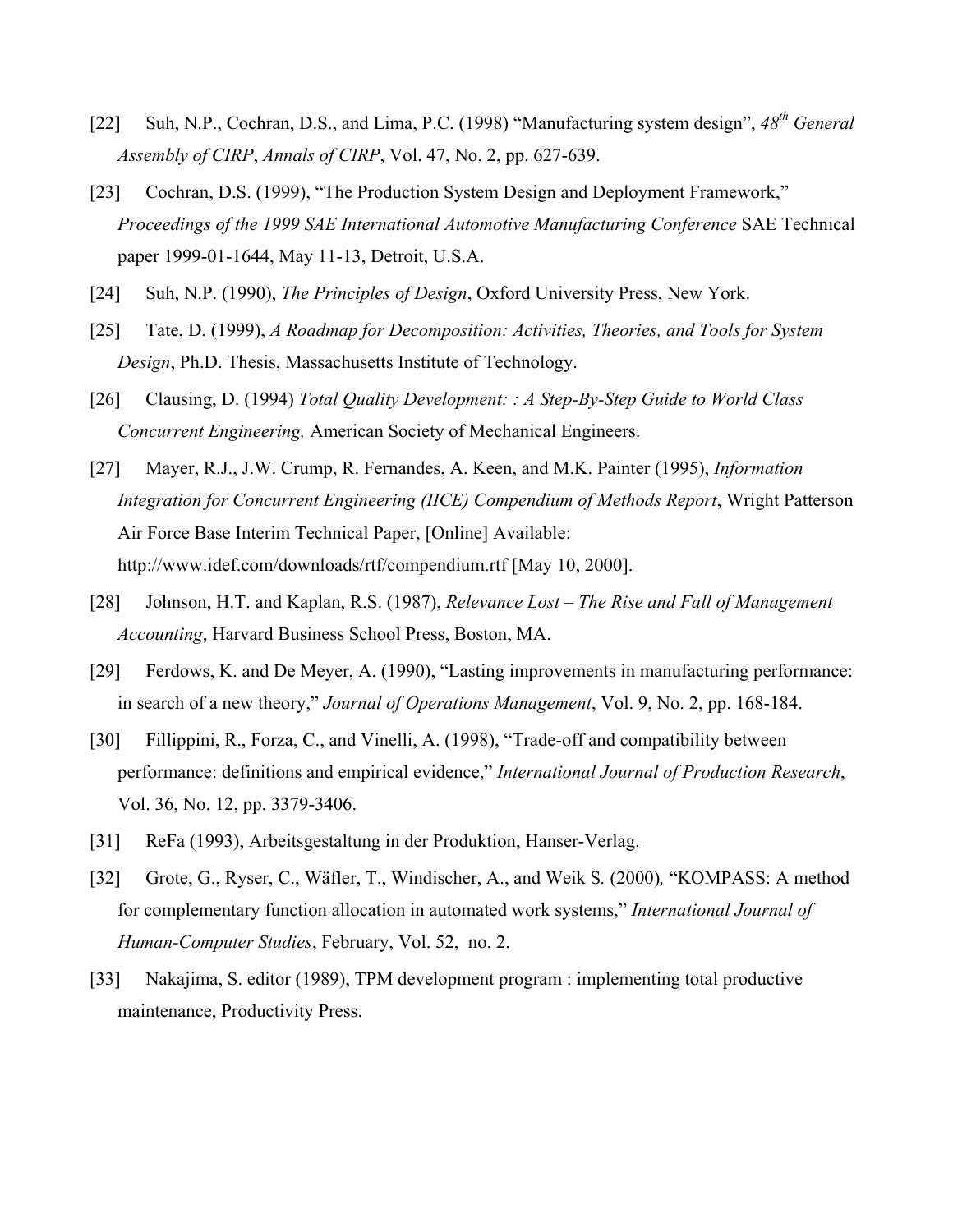- [34] Duda, James W. (2000), *A Decomposition-Based Approach to Linking Strategy, Performance Measurement, and Manufacturing System Design*, Ph.D. Thesis, Massachusetts Institute of Technology
- [35] Arinez, Jorge F.(2000), *An Equipment Design Approach for Achieving Manufacturing System Design Requirements,* Ph.D. Thesis, Massachusetts Institute of Technology
- [36] Cochran, D.S., Linck, J., Reinhart, G., and Mauderer, M. (2000), "Decision Support For Manufacturing System Design – Combining A Decomposition Methodology With Procedural Manufacturing System Design," *Proceedings of the Third World Congress on Intelligent Manufacturing Processes and Systems*, June 28-30, Boston, MA.
- [37] Kettner H., Schmidt J., and Greim H.-R. (1984), *Leitfaden der systematischen Fabrikplanung*, Carl Hanser Verlag München Wien
- [38] Cochran, D.S., Kim, J., Kim, Y.-S. (2000), "Performance Measurement and Manufacturing System Design," *Proceedings of the 33rd CIRP International Seminar on Manufacturing Systems*, June 5-7, Stockholm, Sweden.
- [39] Graban, Mark R. (1999), An inventory planning methodology for a semiconductor manufacturer with significant sources of variability, Master Thesis, Massachusetts Institute of Technology.

### **Authors' Biographies**

David Cochran is an Associate Professor of Mechanical Engineering at MIT. He received his Ph.D. in Industrial and Manufacturing Systems Engineering from Auburn University and a M.Sc in Manufacturing Engineering from The Pennsylvania State University. He is founder and director of the Production System Design Laboratory, an initiative within the Laboratory for Manufacturing and Productivity, to develop a comprehensive approach for the design and implementation of production systems. He is a two-time recipient of the Shingo Prize for Manufacturing Excellence (2002 and 1989), and has also received the Dudley Prize for best paper from the International Journal of Production Research in 2000 for his work to integrate system design theory. Prior to joining MIT, Dr. Cochran worked with Ford Motor Company.

Jorge F. Arinez holds a Ph.D. and S.M. degree in mechanical engineering from the Massachusetts Institute of Technology. He also received a B.A.Sc degree in mechanical engineering from University of Toronto. He currently working for General Motors in their Research & Development Center.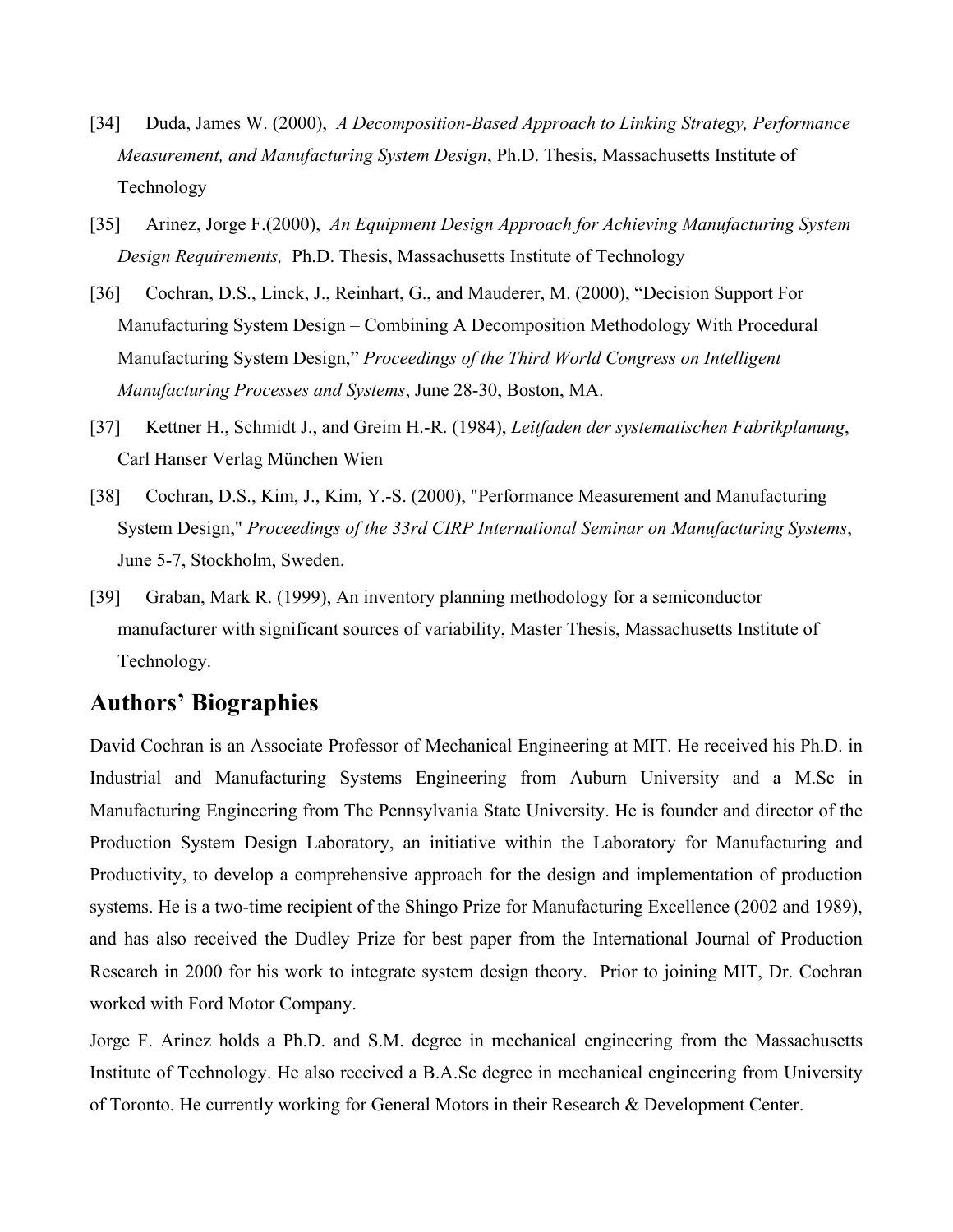James W. Duda holds a Ph.D. and M.S. degree in mechanical engineering from the Massachusetts Institute of Technology. He also received a B.S. degree in mechanical engineering from Case Western Reserve University. He is working with i2 Technologies.

Joachim Linck holds a Ph.D. from the Department of Mechanical Engineering at MIT. He also holds a diploma in mechanical engineering from Technical University of Aachen, Germany. He is working with McKinsey & Company's Manufacturing Practice in Germany.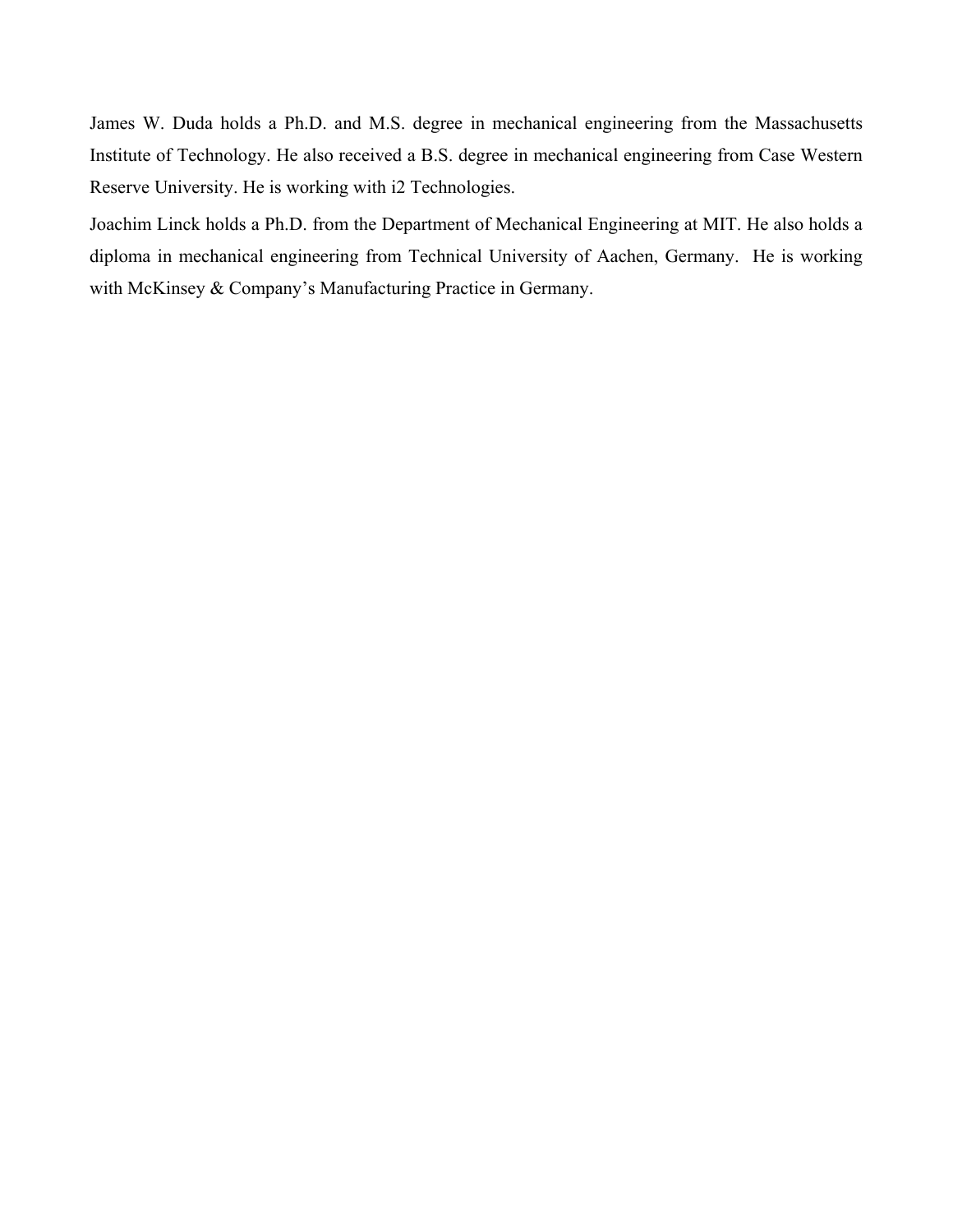# **Appendix A**

**Manufacturing System Design Decomposition v5.3** *(page 1 of 2)* 



**FR-1** Maximize long-term